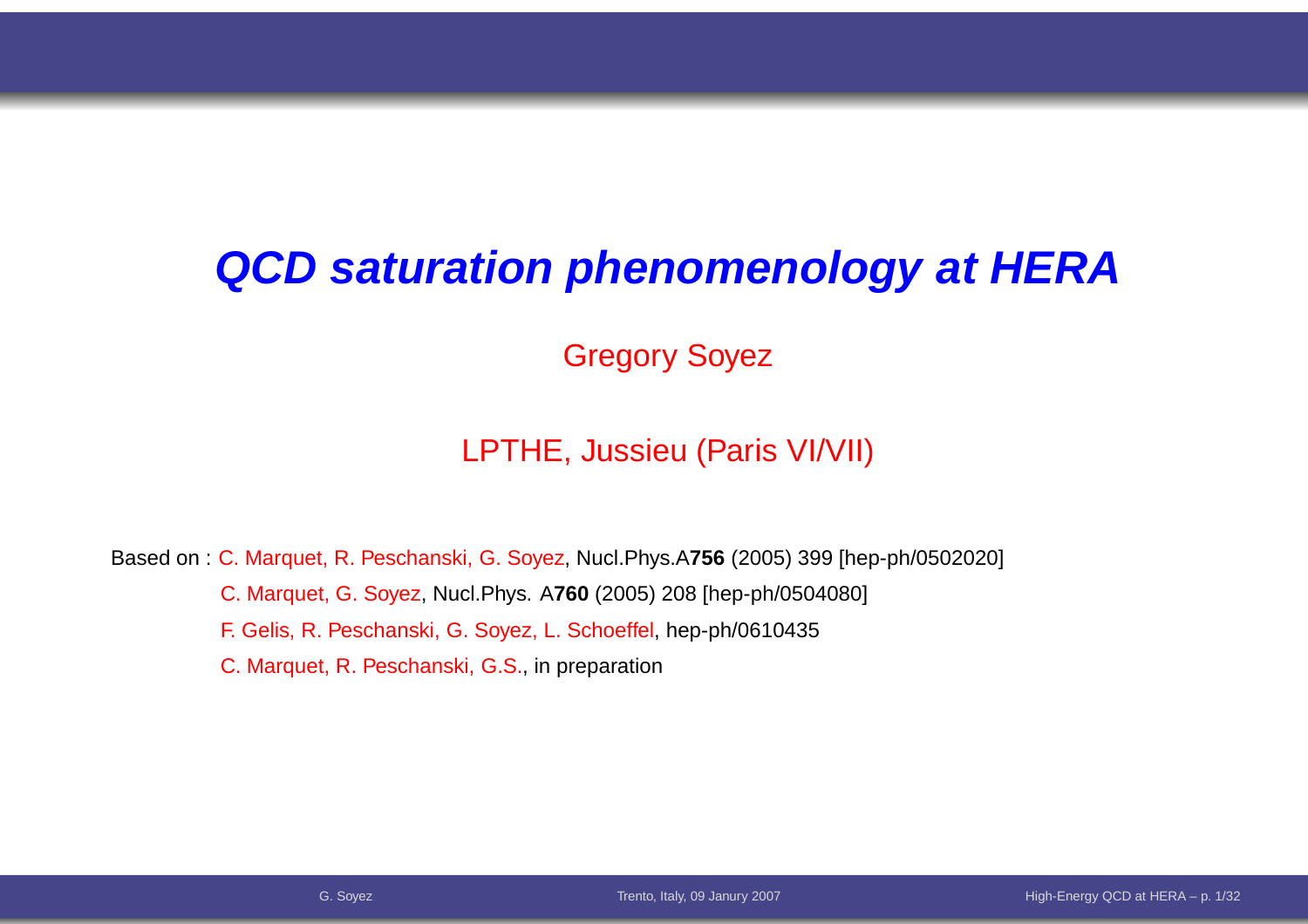### **Outline**

- Motivation: Bremsstrahlung & resummation:
- Perturbative evolution in high-energy QCD:
	- Dipole model and leading log approx.: BFKL equation $\bullet$
	- Unitarity/Saturation effects: Balitsky/JIMWLK and BK equation
- Asymptotic solutions: saturation <sup>⇒</sup> geometric scaling
	- impact-parameter-independent BK: mechanism for geometric scaling
	- full BK equation: geometric scaling at nonzero momentum transfer
- Phenomenological consequences
	- Geometric scaling for  $F_2$  (different approaches)
	- Geometric scaling in vector meson production and DVCS $\bullet$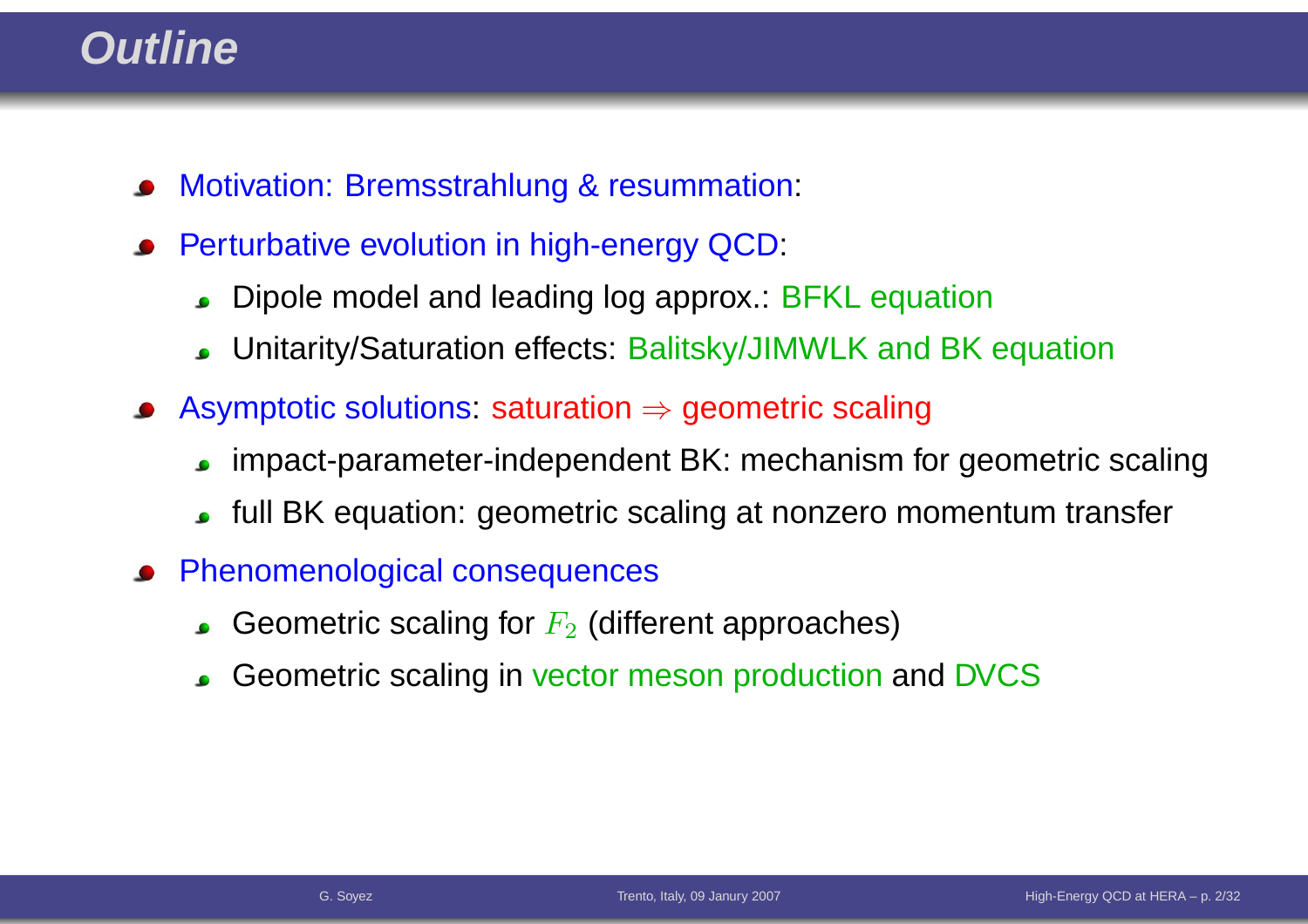# **Motivation: why saturation ?**

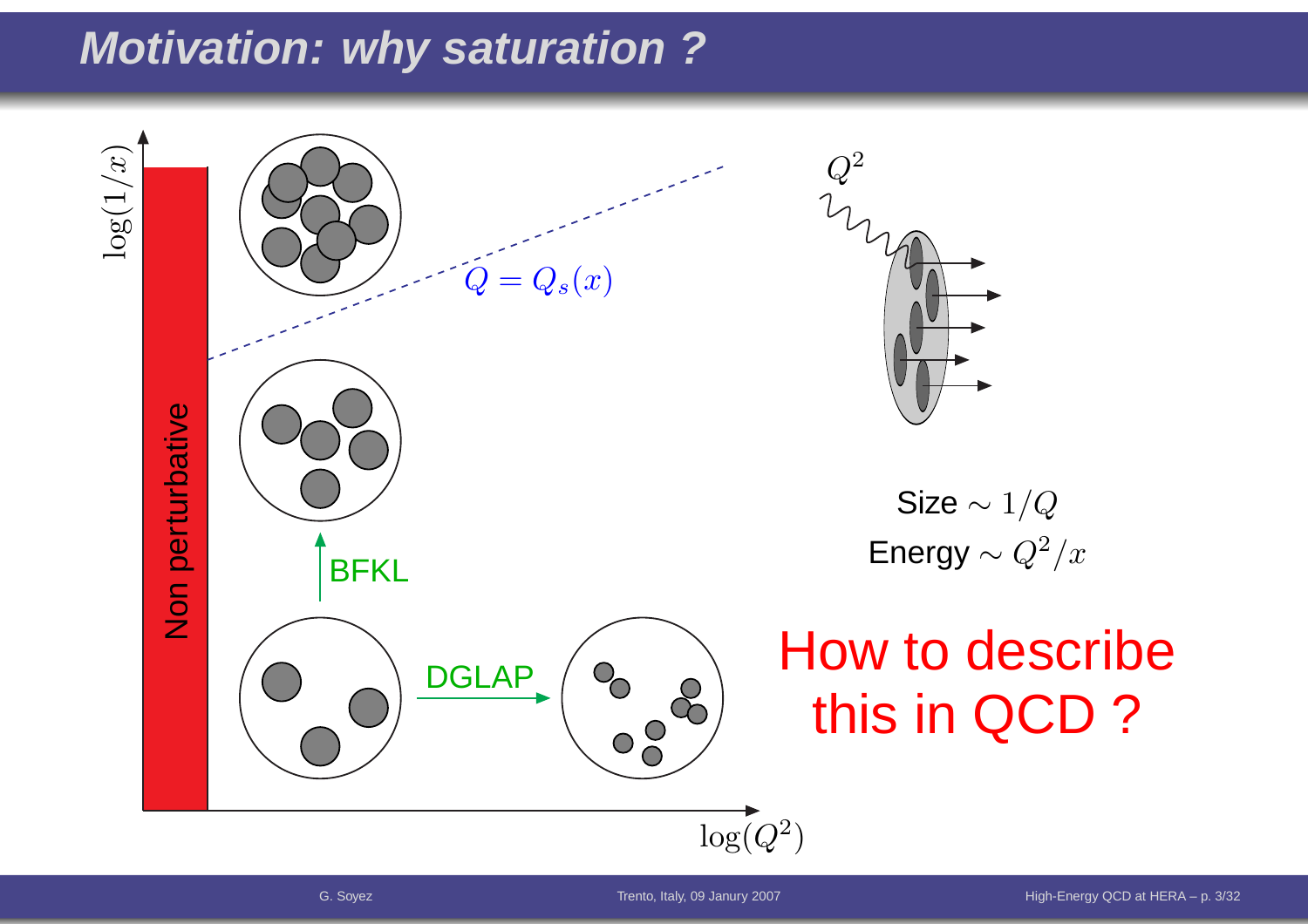### **Motivation: why resummation ?**

#### Bremsstrahlung:



Probability of emission

$$
dP \sim \alpha_s \frac{dk_\perp^2}{k_\perp^2} \frac{dx}{x}
$$

In the small- $x$  limit

$$
\int_x^1 \frac{dx_1}{x_1} \sim \alpha_s \log(1/x)
$$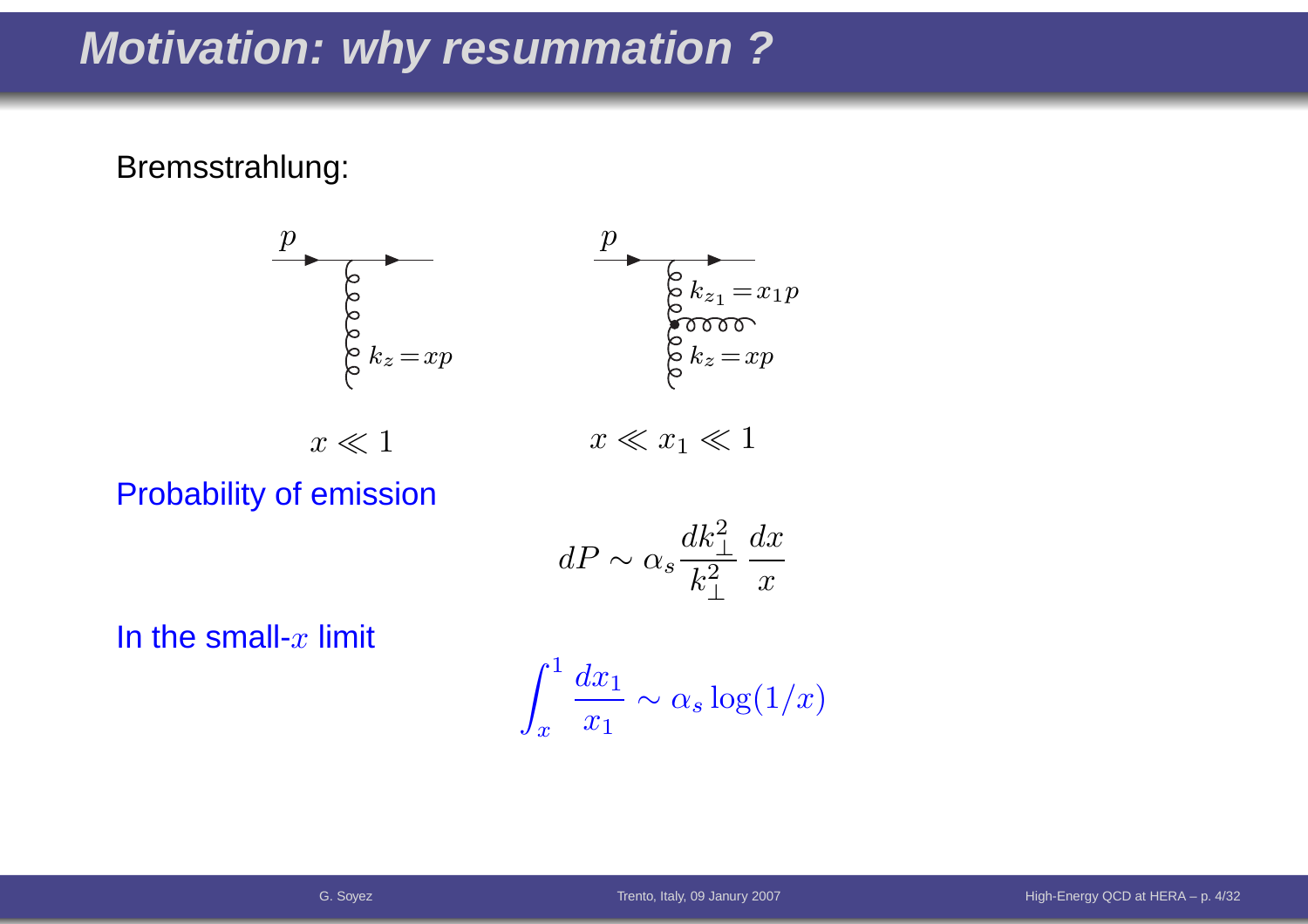# **Motivation: why resummation ?**

Bremsstrahlung:



Probability of emission

$$
dP \sim \alpha_s \frac{dk_\perp^2}{k_\perp^2} \frac{dx}{x}
$$

In the small- $x$  limit

$$
\int_x^1 \frac{dx_n}{x_n} \dots \int_{x_2}^1 \frac{dx_1}{x_1} \sim \frac{1}{n!} \alpha_s^n \log^n(1/x)
$$

Same order when  $\alpha_s \log(1/x) \sim 1$ 

 $\mathcal{X}% =\mathbb{R}^{2}\times\mathbb{R}^{2}$ 

 $\ll x$ 

 $\,n$ 

 $\, n \,$ 

1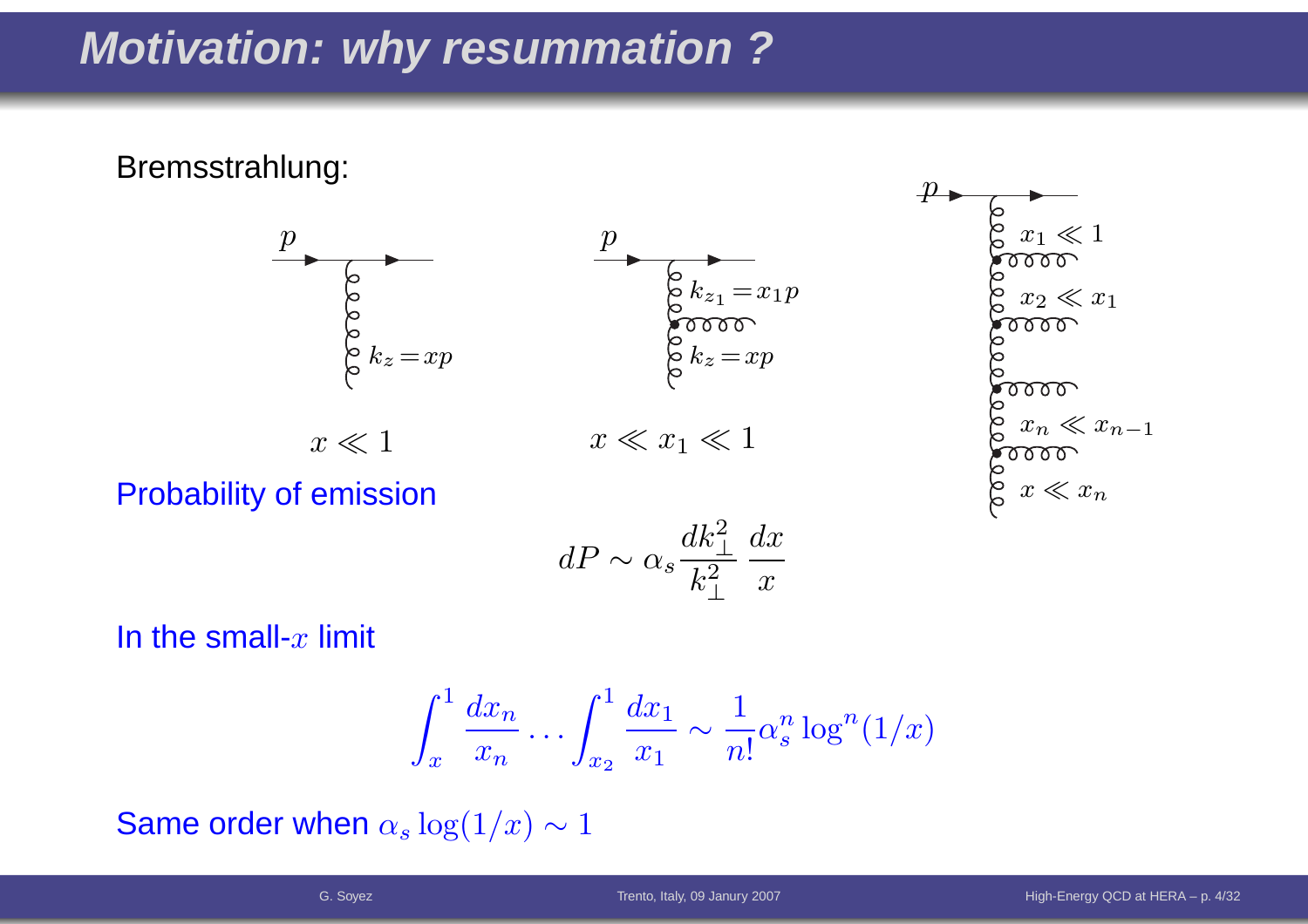### **Perturbative evolution in high-energy QCD**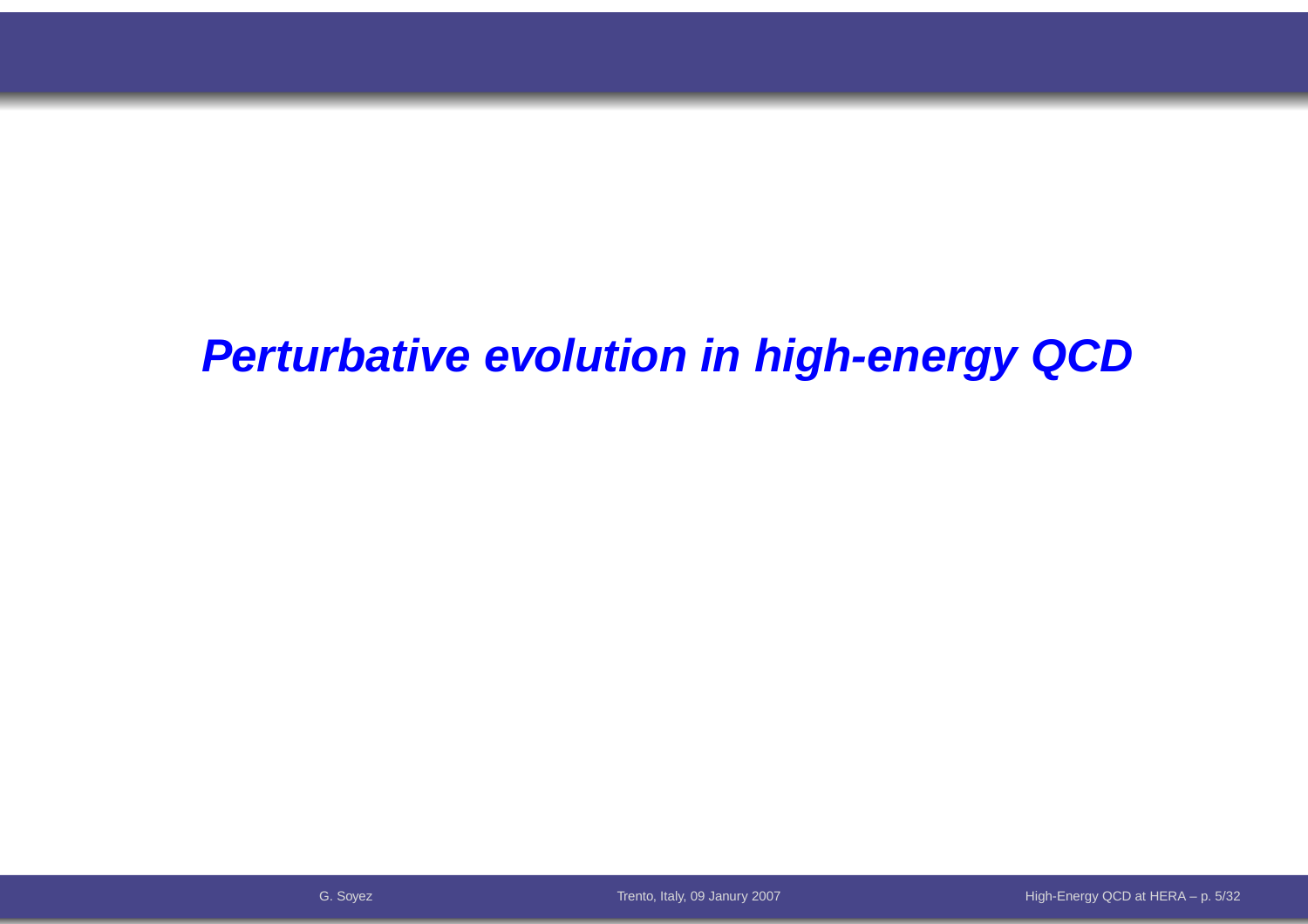# **Dipole picture**



[Mueller,93]

- Probability  $\bar{\alpha}K$  of emission
- Independent emissions in coordinate space (transverse plane) $\bullet$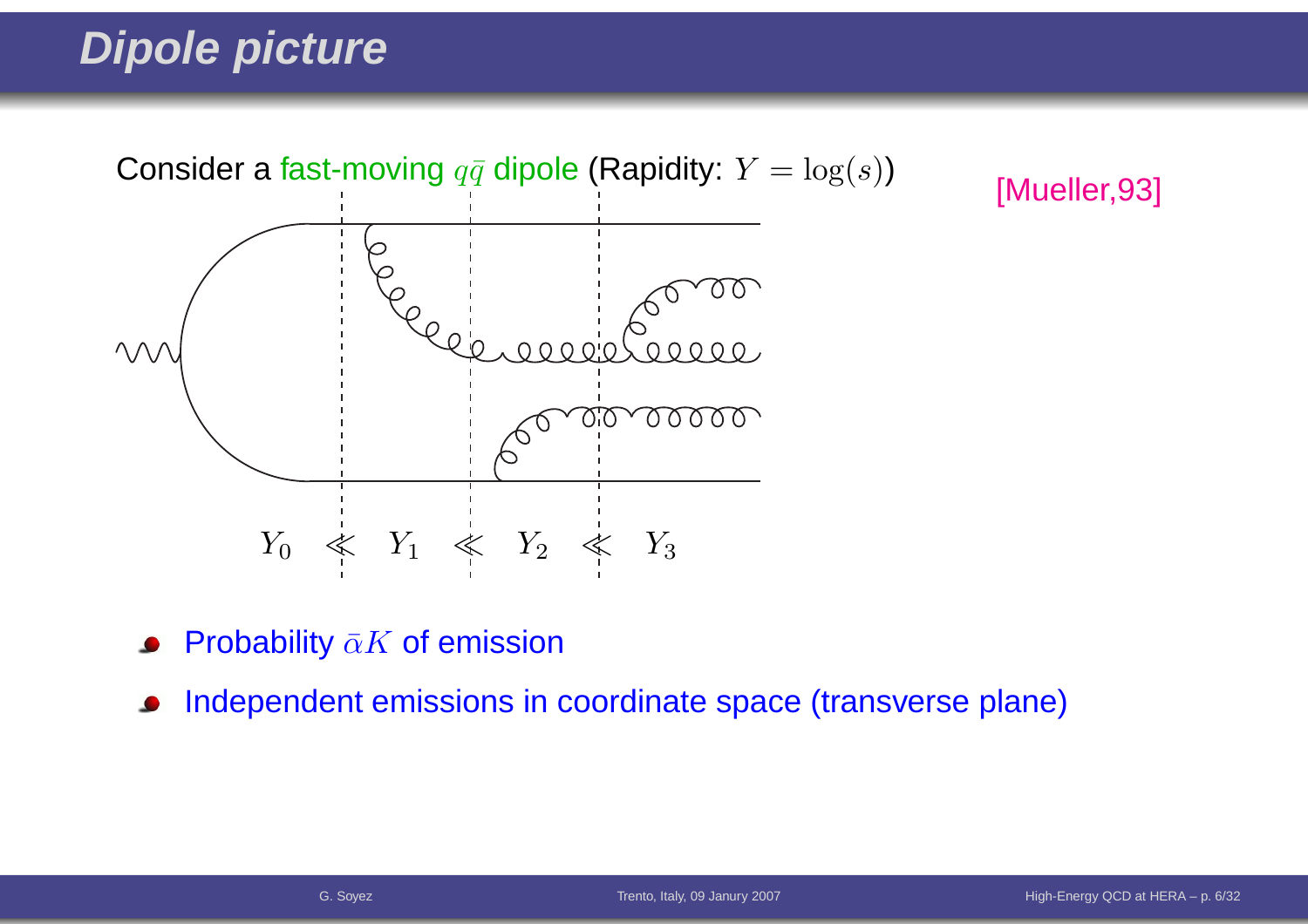# **Dipole picture**



- Probability  $\bar{\alpha}K$  of emission
- Independent emissions in coordinate space (transverse plane)
- Large- $N_c$  approximation  $\bullet$

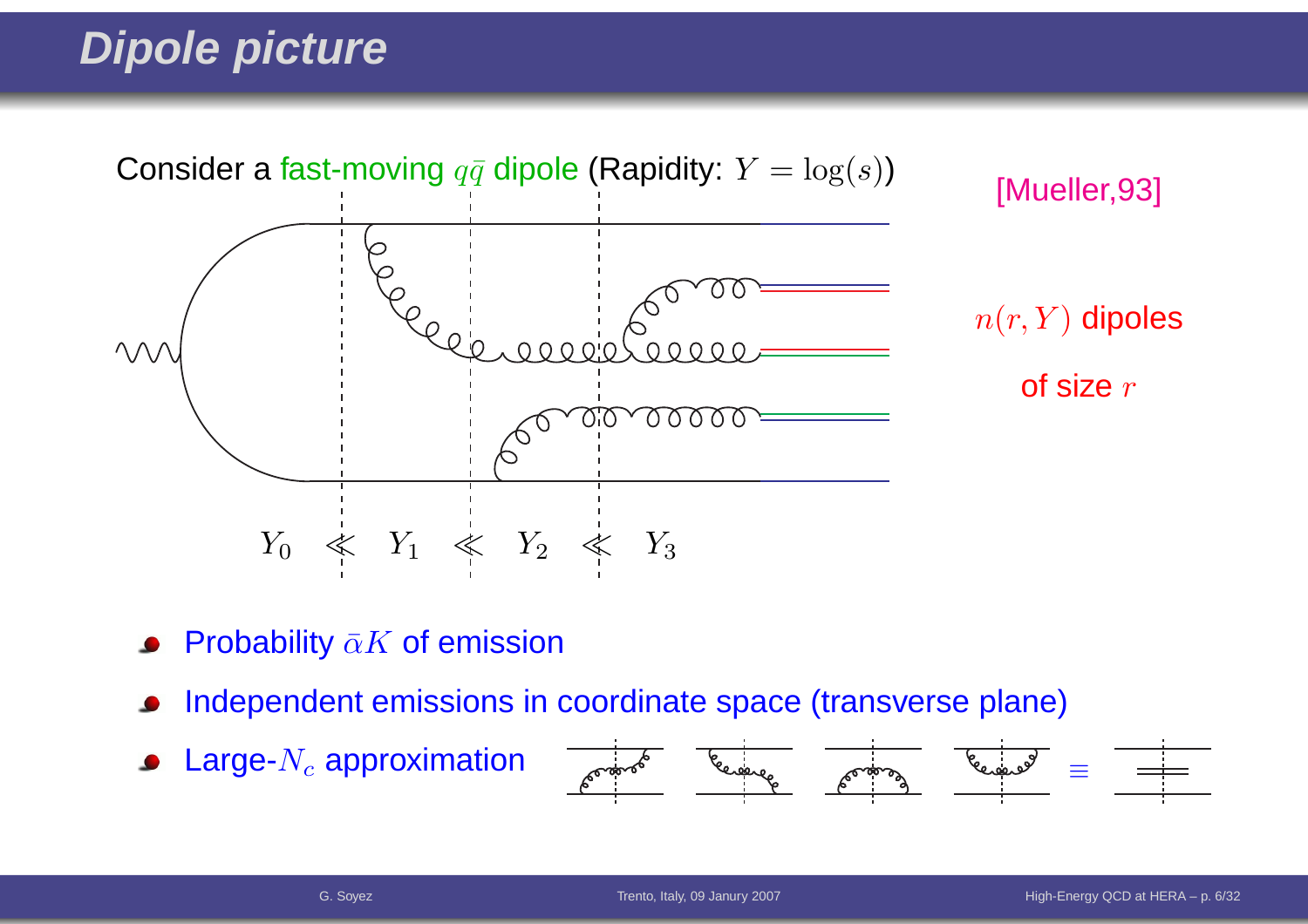# **BFKL evolution (1/2)**

Consider a small increase in rapidity  $\Rightarrow$  splitting



#### [Balitsky,Fadin,Kuraev,Lipatov,78]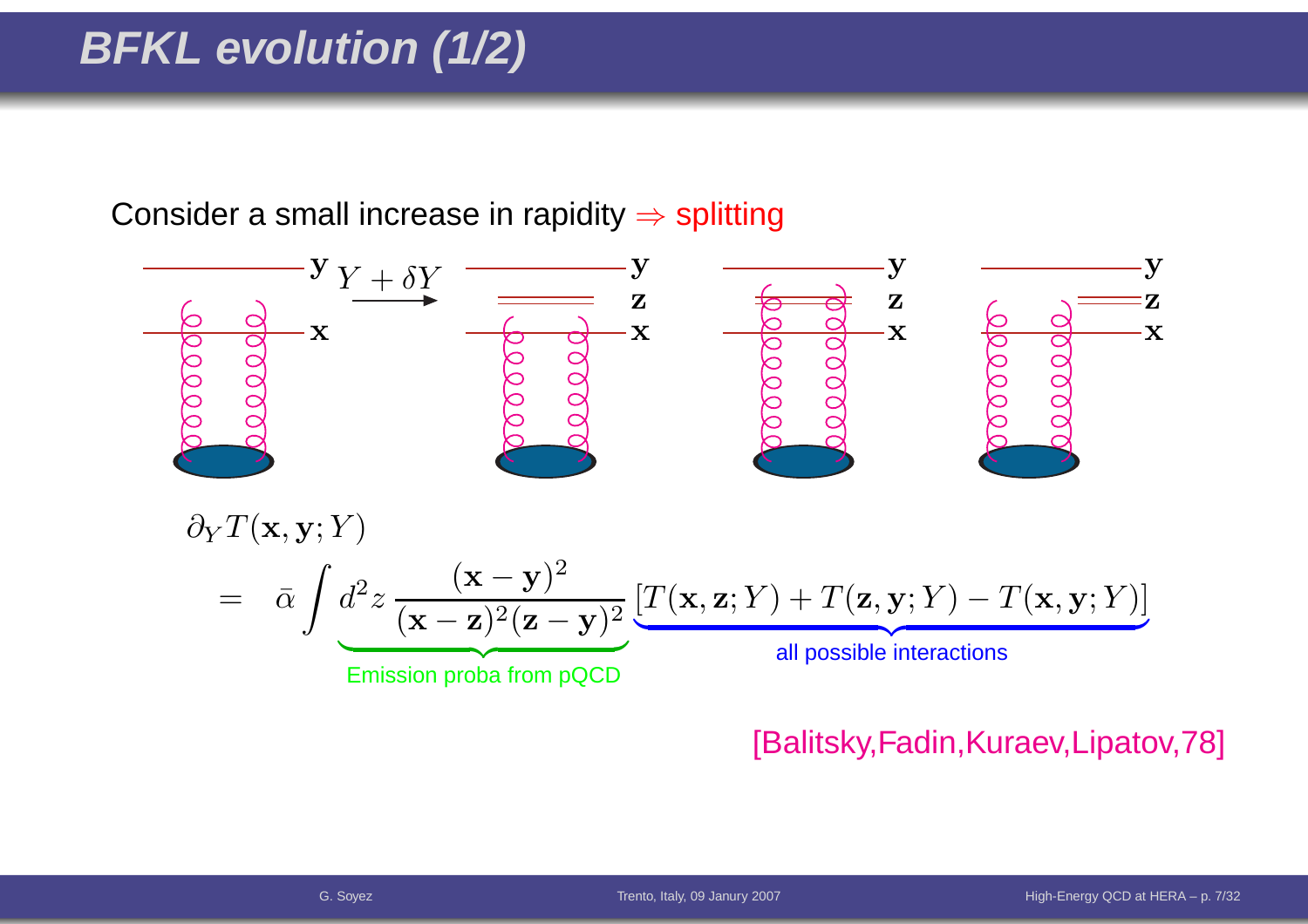# **BFKL evolution (2/2)**

The solution goes like

 $T(Y) \sim e^{\omega Y}$  with  $\omega = 4\bar{\alpha} \log(2) \approx 0.5$ 

- Fast growth of the amplitude
- Intercept value too large
- Violation of the Froissart unitarity:  $T(Y) \leq C \log^2$  $T(r, b) \leq 1$
- **•** problem of diffusion in the infrared

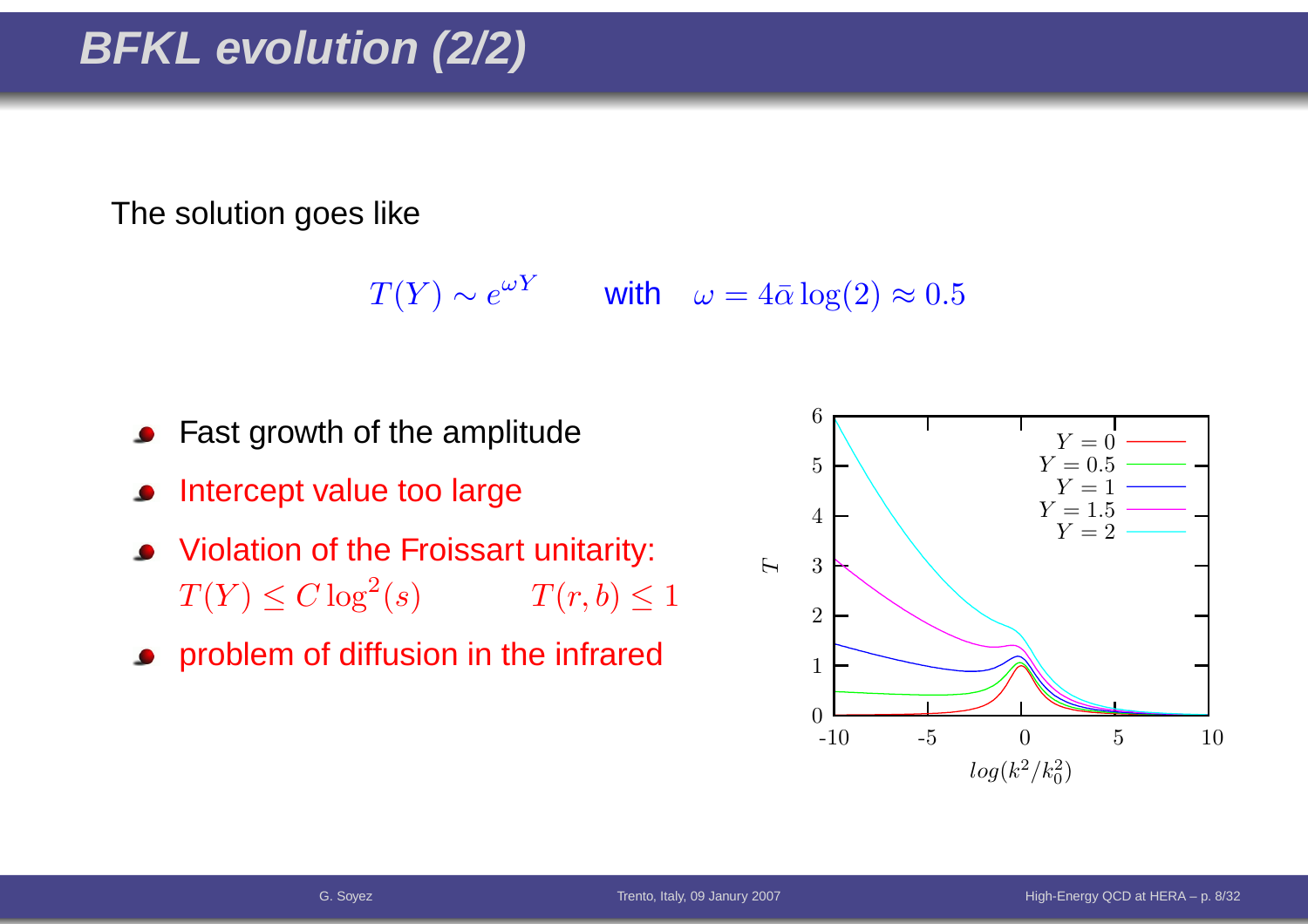# **Saturation effects**



#### Multiple scattering

- $\star$  Proportional to  $T^2$
- $\star$  important when  $T\approx 1$

 $\langle \cdot \rangle$   $\equiv$  average over target field

$$
\partial_Y \langle T(\mathbf{x}, \mathbf{y}; Y) \rangle
$$
  
=  $\bar{\alpha} \int d^2 z \frac{(\mathbf{x} - \mathbf{y})^2}{(\mathbf{x} - \mathbf{z})^2 (\mathbf{z} - \mathbf{y})^2} \left[ \langle T(\mathbf{x}, \mathbf{z}; Y) \rangle + \langle T(\mathbf{z}, \mathbf{y}; Y) \rangle - \langle T(\mathbf{x}, \mathbf{y}; Y) \rangle \right]$   
-  $\langle T(\mathbf{x}, \mathbf{z}; Y) T(\mathbf{z}, \mathbf{y}; Y) \rangle$ 

**But** 

 $\partial_Y \langle T(\mathbf{x},\mathbf{y}; Y) \rangle$  contains a new object:  $\langle T(\mathbf{x},\mathbf{z}; Y) T(\mathbf{z},\mathbf{y}; Y) \rangle$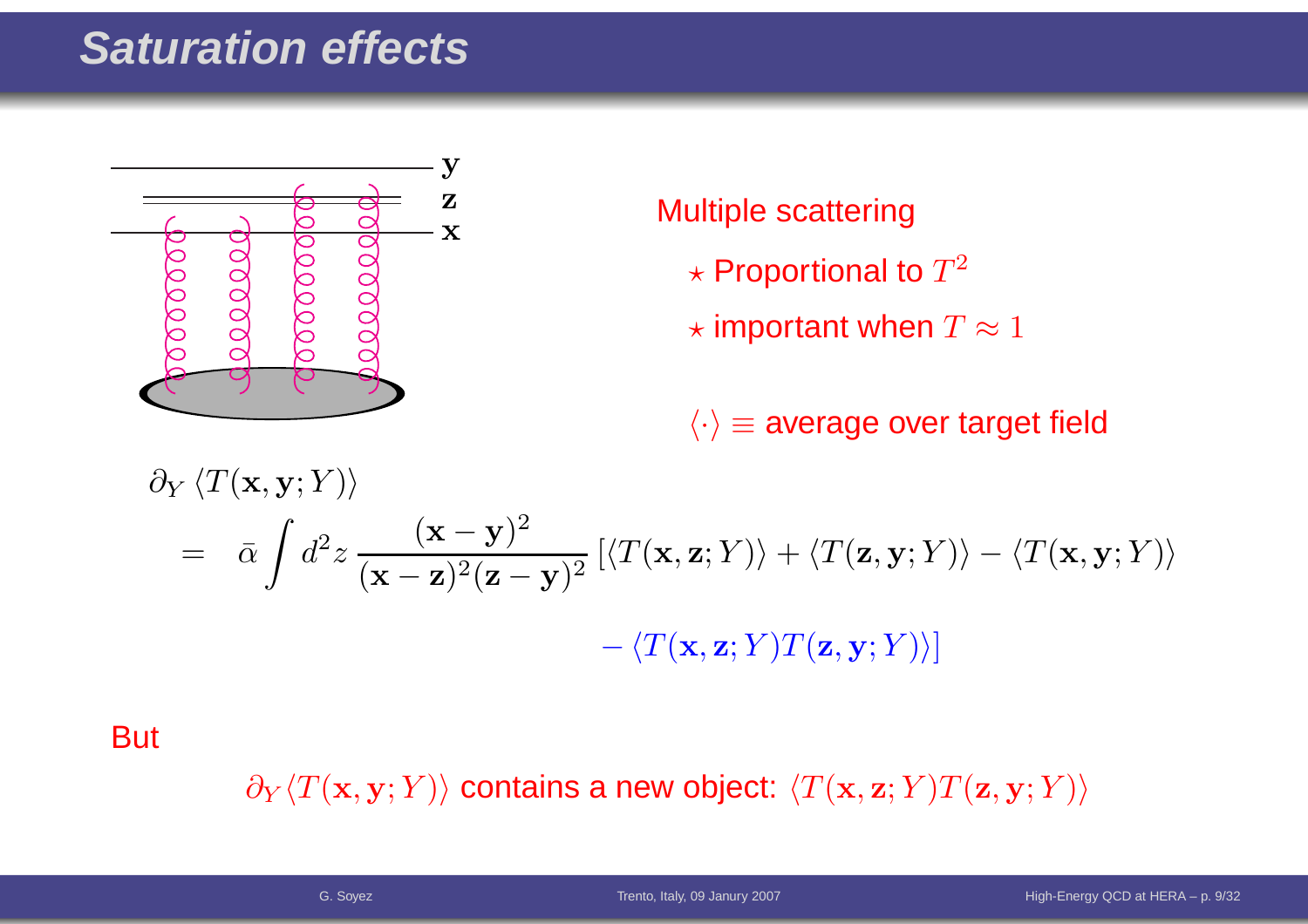# **Balitsky, Kovchegov and JIMWLK**



[Balitsky, 96]



Beyond large- $N_c$ : the hierarchy involves quadrupoles, sextupoles, ...

Balitsky hierarchy  $\equiv$  JIMWKL eq. (Colour Glass Condensate formalism)

Mean field approx.:  $\langle T_{\bf x z}T_{\bf z y}\rangle=\langle T_{\bf x z}\rangle\langle T_{\bf z y}\rangle$ 

$$
\partial_Y \langle T_{\mathbf{x} \mathbf{y}} \rangle = \frac{\bar{\alpha}}{2\pi} \int d^2 z \, \frac{(\mathbf{x} - \mathbf{y})^2}{(\mathbf{x} - \mathbf{z})^2 (\mathbf{z} - \mathbf{y})^2} \left[ \langle T_{\mathbf{x} \mathbf{z}} \rangle + \langle T_{\mathbf{z} \mathbf{y}} \rangle - \langle T_{\mathbf{x} \mathbf{z}} \rangle \langle T_{\mathbf{z} \mathbf{y}} \rangle \right]
$$

[Balitsky 96,Kovchegov 99]

Simplest perturbative evolution equation satisfying unitarity constraint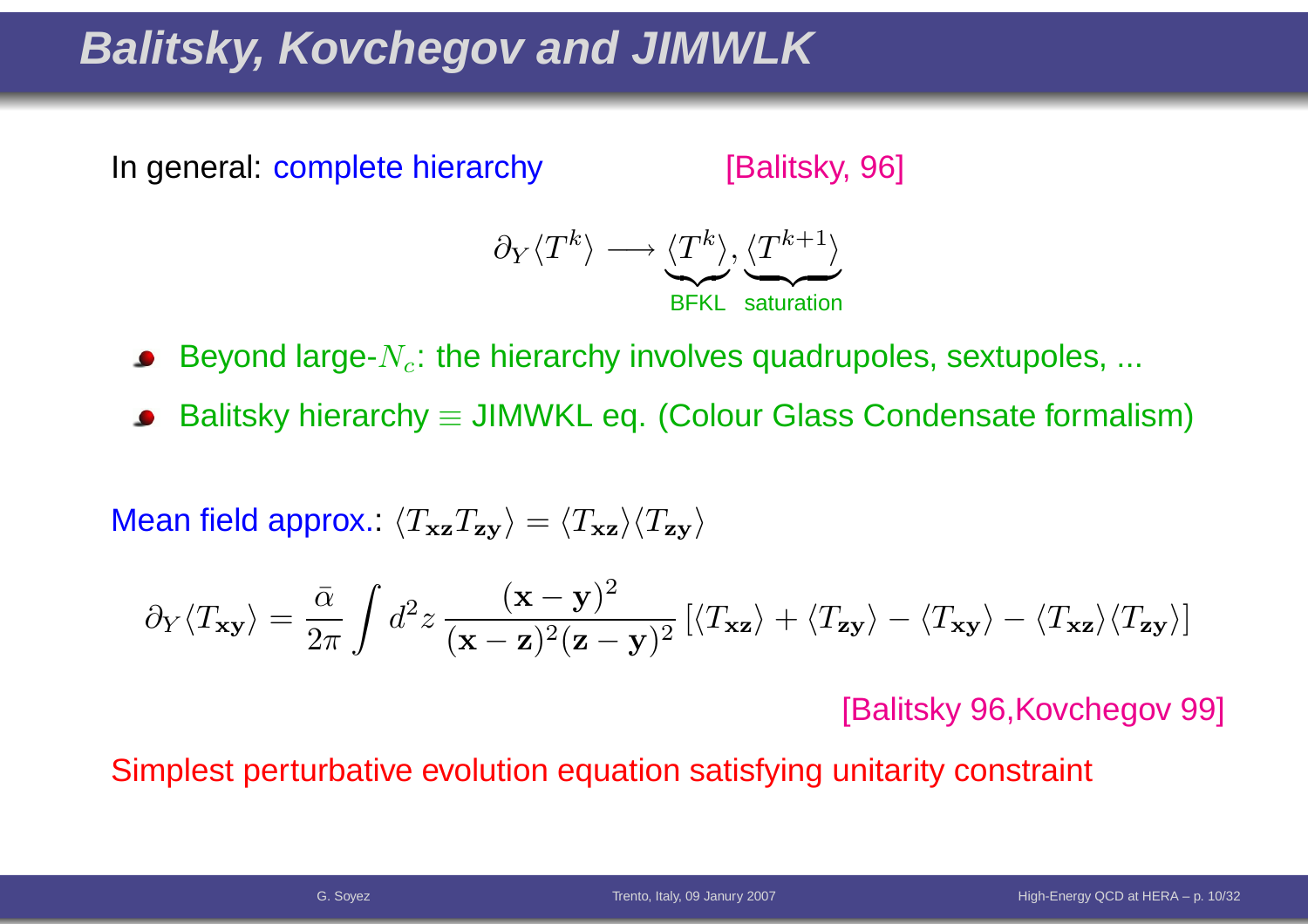### **Solutions**

# **The BK equation**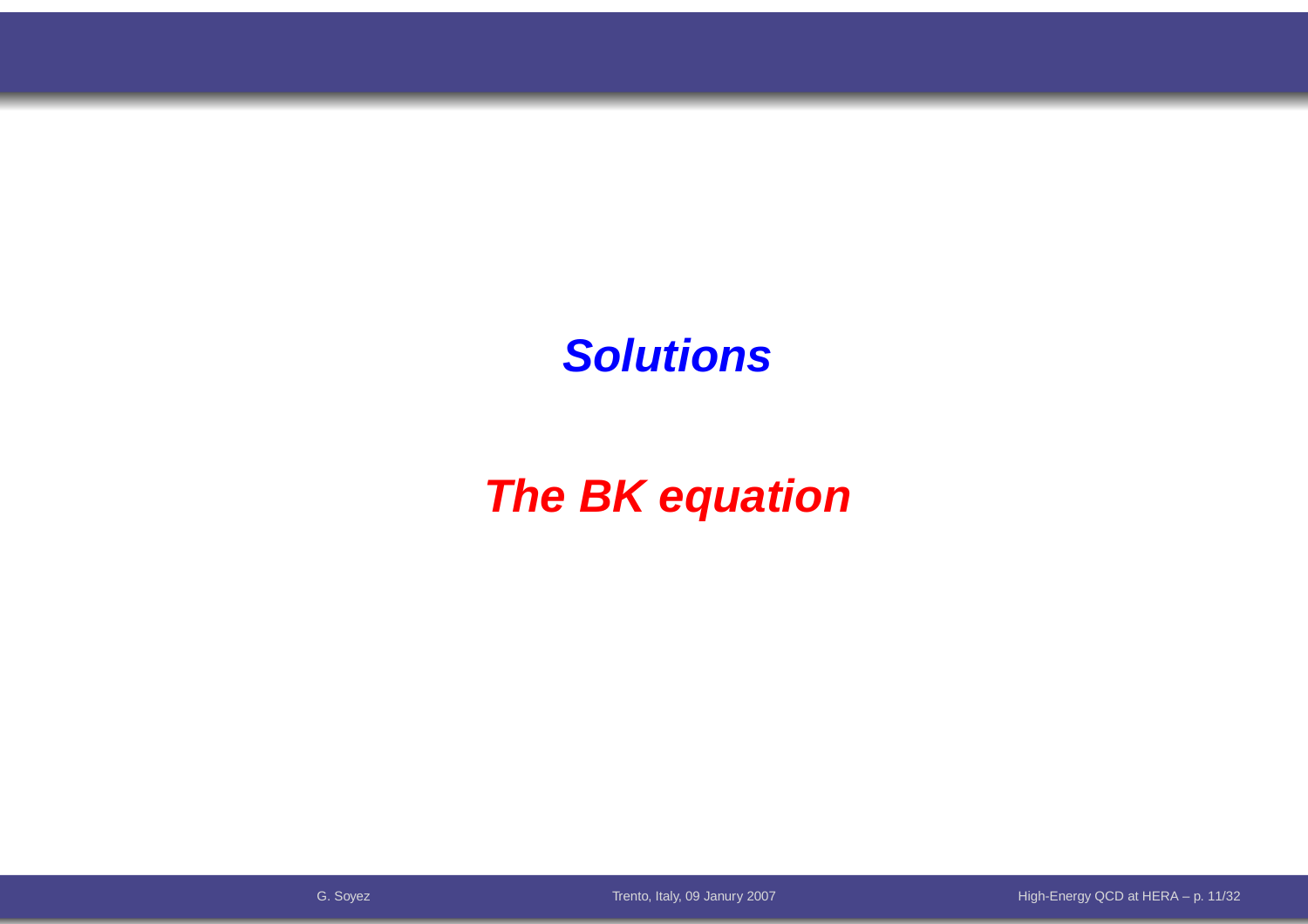Case 1: BK equation with no impact parameter dependence

$$
T_{\mathbf{xy}} \to T\left(\mathbf{r} = \mathbf{x} - \mathbf{y}, \mathbf{b} = \frac{\mathbf{x} + \mathbf{y}}{2}\right) \to T(r)
$$

Introduce  $L = \log(r_0^2/r^2)$  (or  $L = \log(k^2/k_0^2)$  in momentum space)

Note:

- all arguments work for  $T(r)$  or its Fourier transform  $\tilde T(k)$  $\bullet$
- for  $\tilde{T}$ , the non-linear term in the BK equation is simply  $-\tilde{T}^{2}(k)$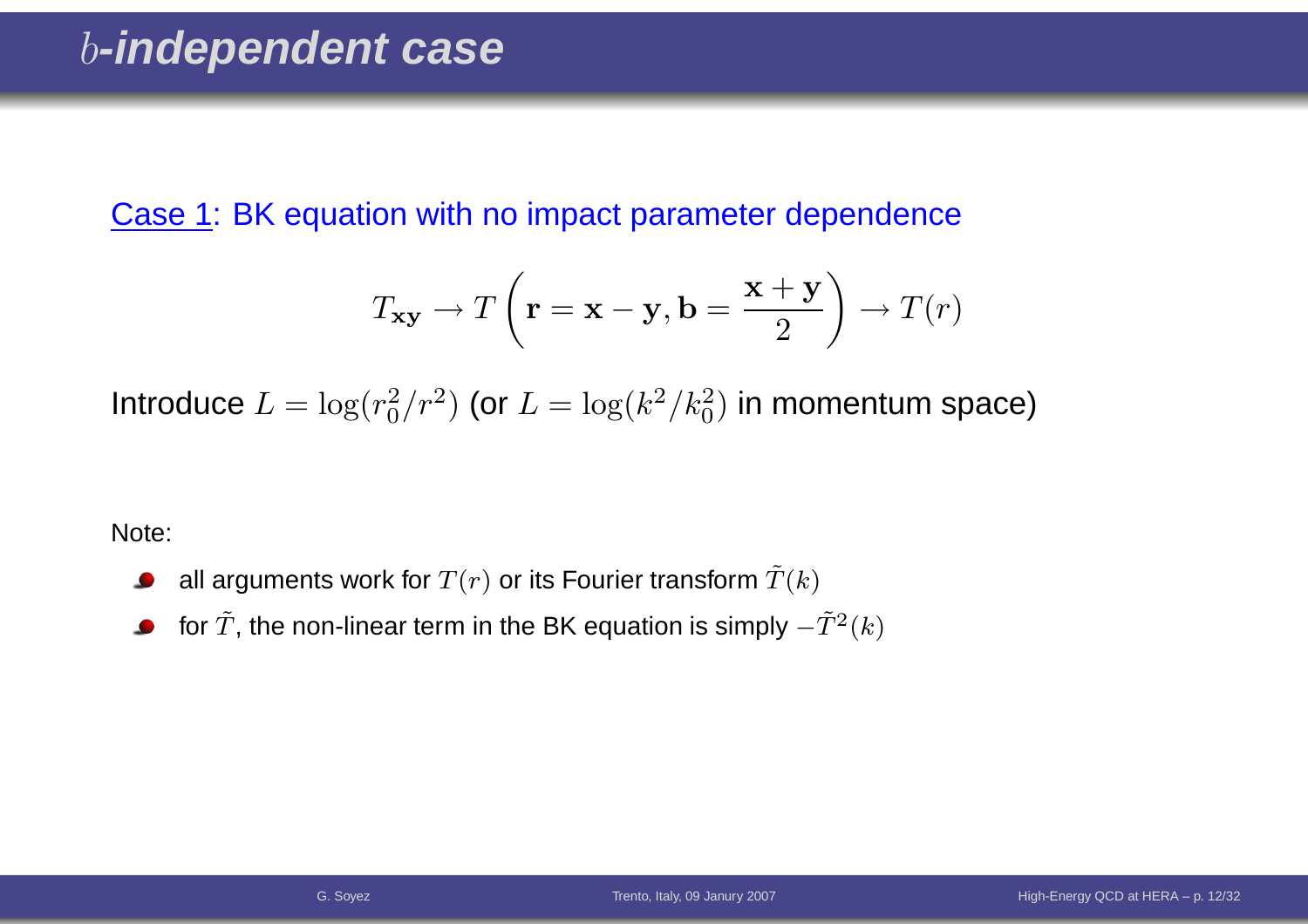$$
\text{BK equation: } \partial_Y T = \underbrace{\chi(-\partial_L)T}_{\text{BFKL}} - T^2
$$

When  $T\ll 1$  BFKL works:  $\partial_{Y}T=\chi($  Solution known:  $-\partial_L)T$ 

$$
T(k) = \int \frac{d\gamma}{2i\pi} T_0(\gamma) \exp\left[\chi(\gamma)\bar{\alpha}Y - \gamma L\right]
$$
  
= 
$$
\int \frac{d\gamma}{2i\pi} T_0(\gamma) \exp\left[-\gamma \left(L - \frac{\chi(\gamma)}{\gamma} \bar{\alpha}Y\right)\right]
$$

 $\Rightarrow$  Wave of slope  $\gamma$  travels at speed  $v=\chi(\gamma)/\gamma$ 

$$
Y = Y_0
$$

[S.Munier,R.Peschanski,03]

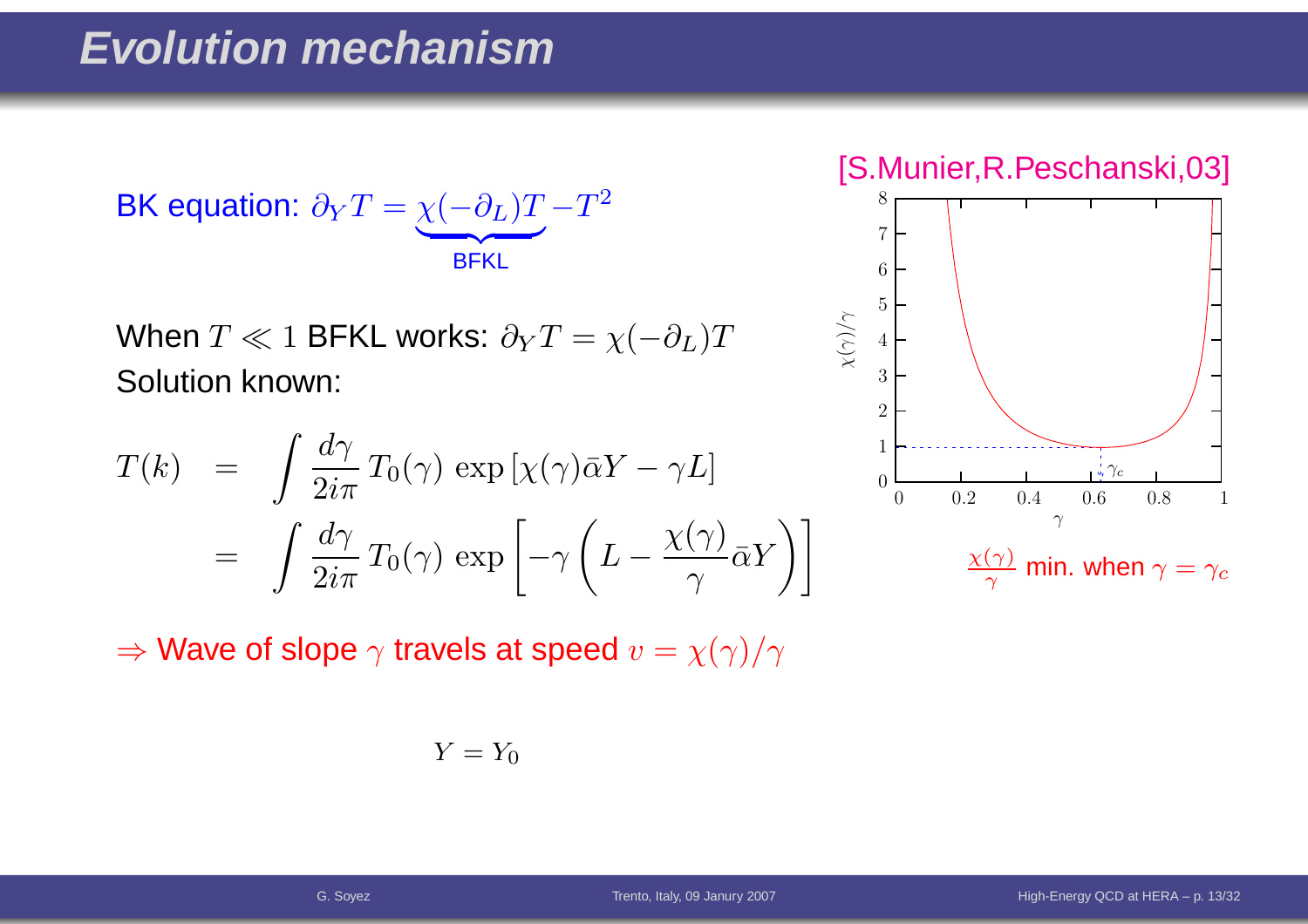

 $\Rightarrow$  Wave of slope  $\gamma$  travels at speed  $v=\chi(\gamma)/\gamma$ 



[S.Munier,R.Peschanski,03]

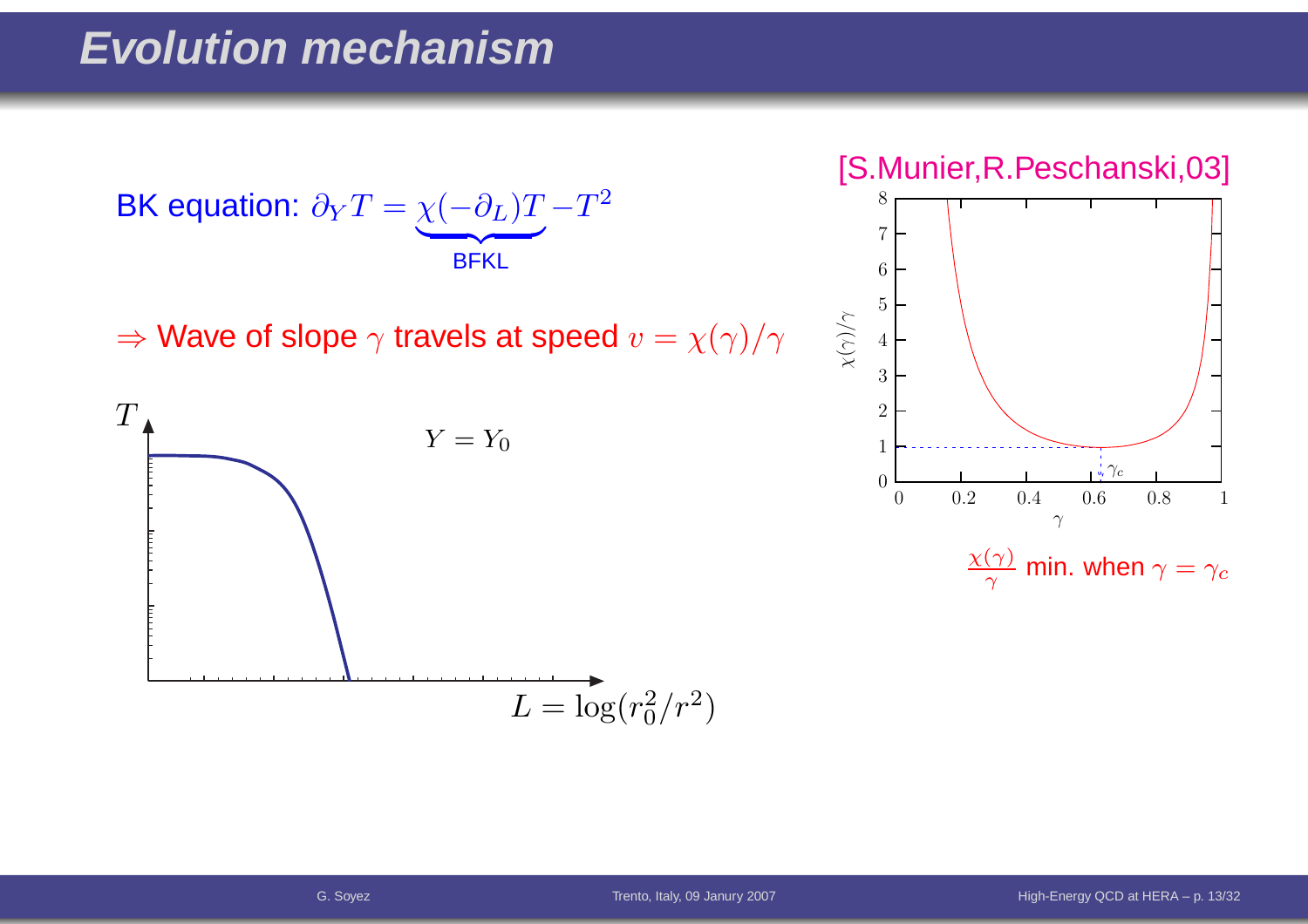$$
\text{BK equation: } \partial_Y T = \underbrace{\chi(-\partial_L)T}_{\text{BFKL}} - T^2
$$

 $\Rightarrow$  Wave of slope  $\gamma$  travels at speed  $v=\chi(\gamma)/\gamma$ 



[S.Munier,R.Peschanski,03]



 $\frac{\chi(\gamma)}{\gamma}$  min. when  $\gamma=\gamma_c$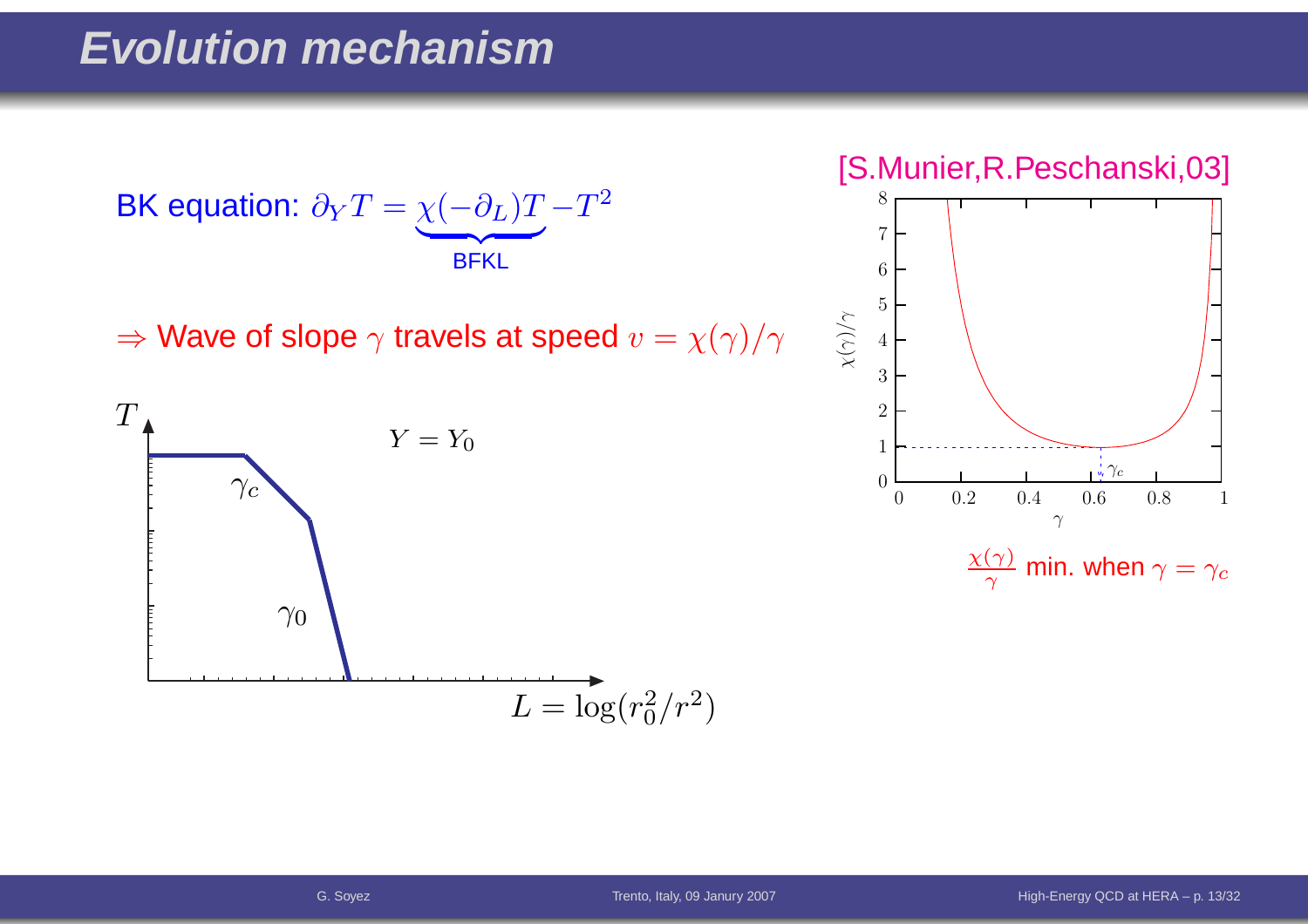$$
\text{BK equation: } \partial_Y T = \underbrace{\chi(-\partial_L)T}_{\text{BFKL}} - T^2
$$

 $\Rightarrow$  Wave of slope  $\gamma$  travels at speed  $v=\chi(\gamma)/\gamma$ 



[S.Munier,R.Peschanski,03]



The minimal speed isselected during evoution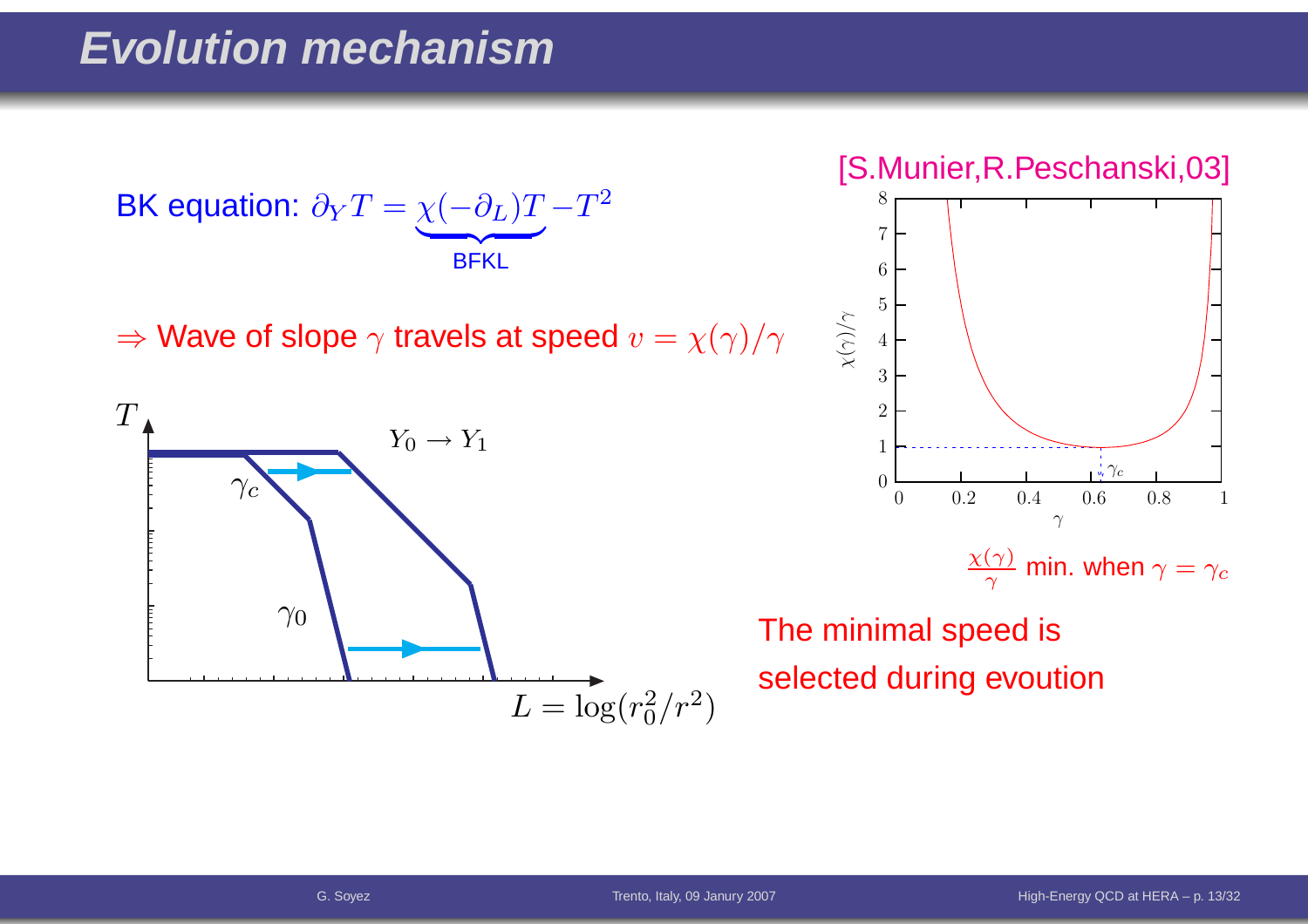Consequence: geometric scaling ( $Q_s\equiv$  saturation scale  $\equiv$  front position)

$$
T(r, Y) = T[rQ_s(Y)] \text{ with } Q_s^2(Y) = v_c \bar{\alpha}Y
$$
  

$$
rQ_s \ll 1 \underbrace{[r^2Q_s^2(Y)]^{\gamma_c}}_{\text{slope } \gamma_c} \exp \left[ \frac{\log^2(r^2Q_s^2)}{2\chi''(\gamma_c)\bar{\alpha}Y} \right]
$$
  
scaling window

 $|\log(r^2Q_s^2)| \lesssim \sqrt{\chi''(\gamma_c)\bar{\alpha}Y}$ 

G. Soyez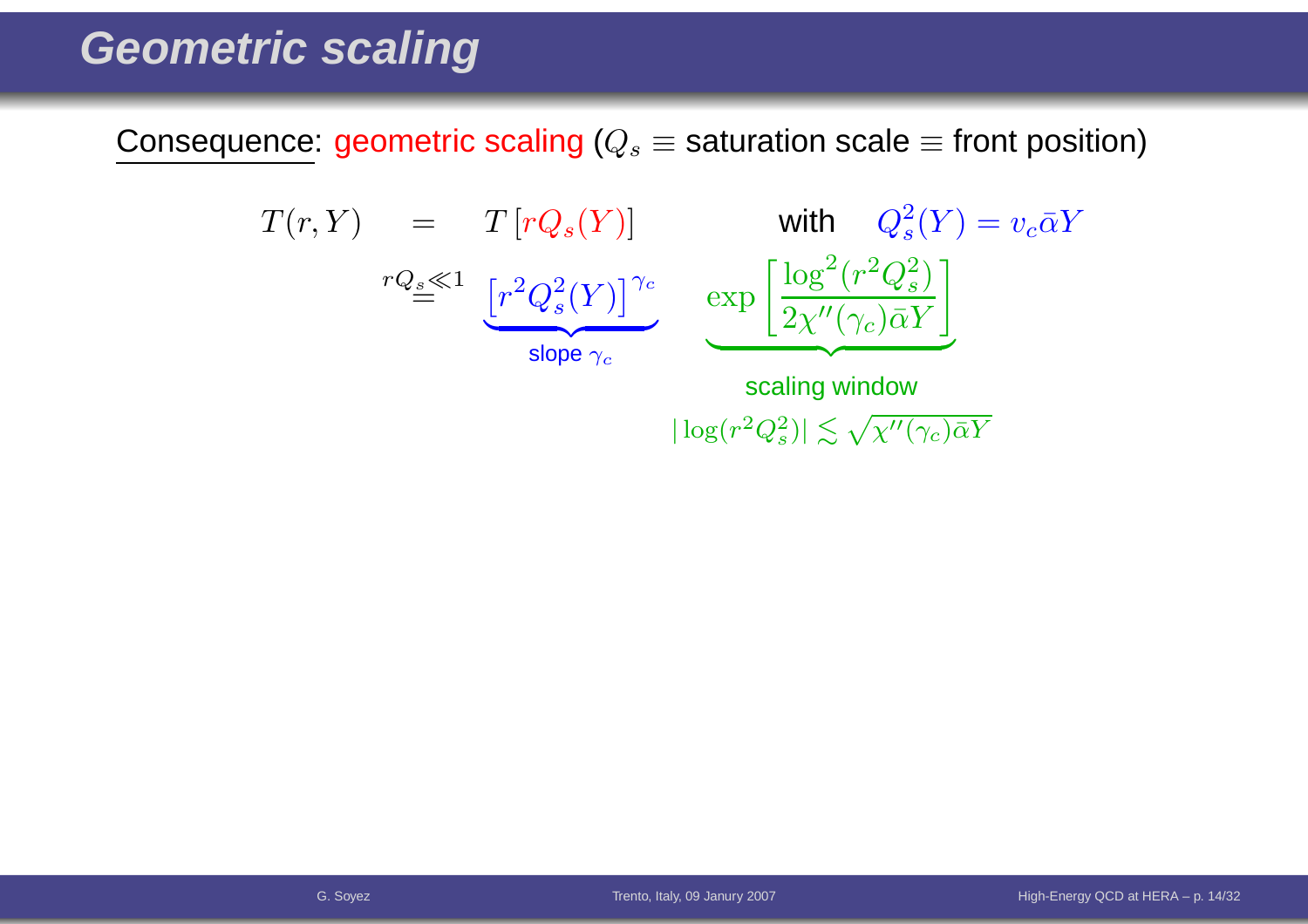Consequence: geometric scaling ( $Q_s\equiv$  saturation scale  $\equiv$  front position)



- Generic arguments: exponential rise + saturation  $\Rightarrow$  select  $\gamma_c$
- Parameters fixed by linear kernel only
- Saturation effects even though  $T \ll 1$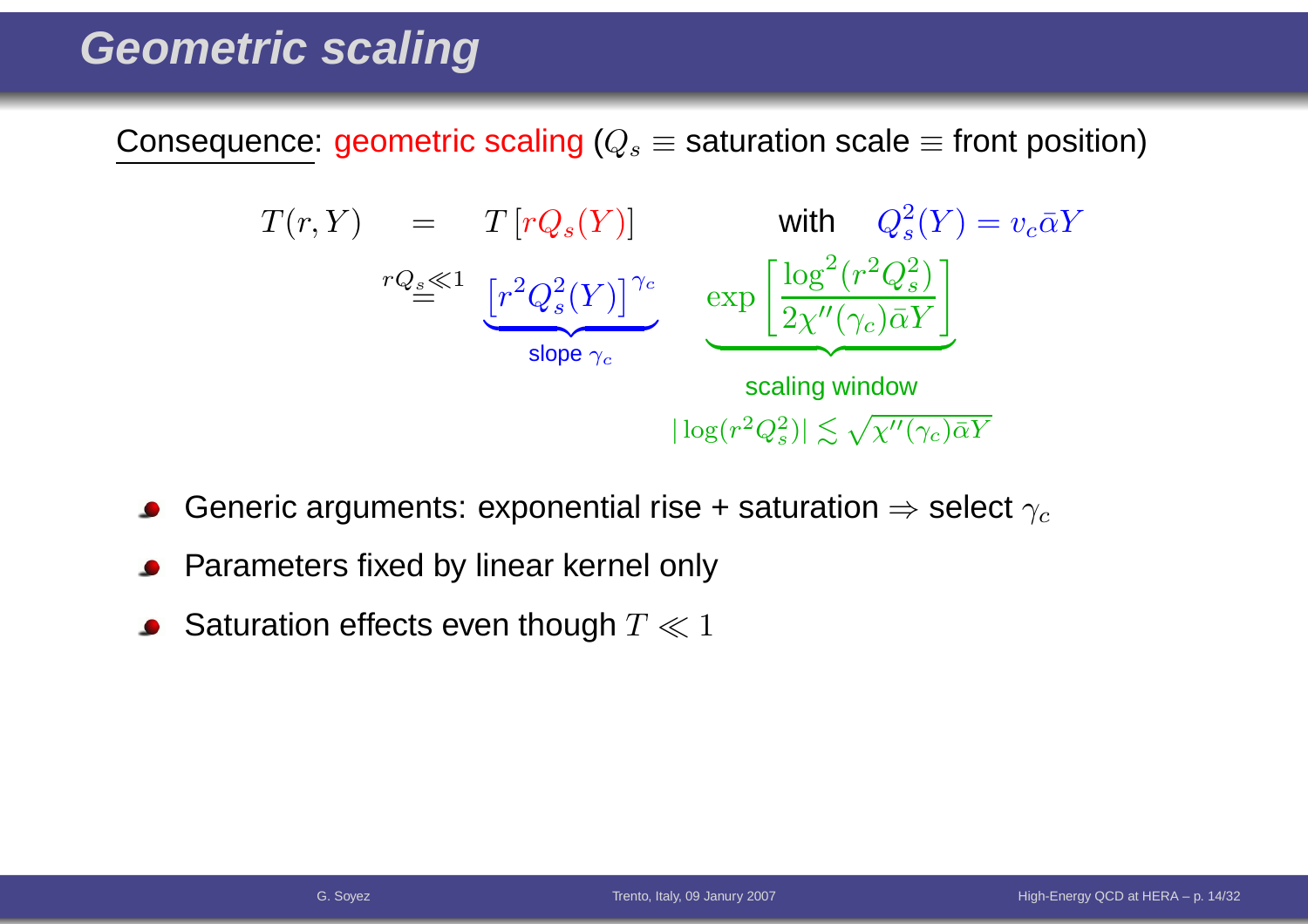Consequence: geometric scaling ( $Q_s\equiv$  saturation scale  $\equiv$  front position)



Interpretation: invariance along the saturation line

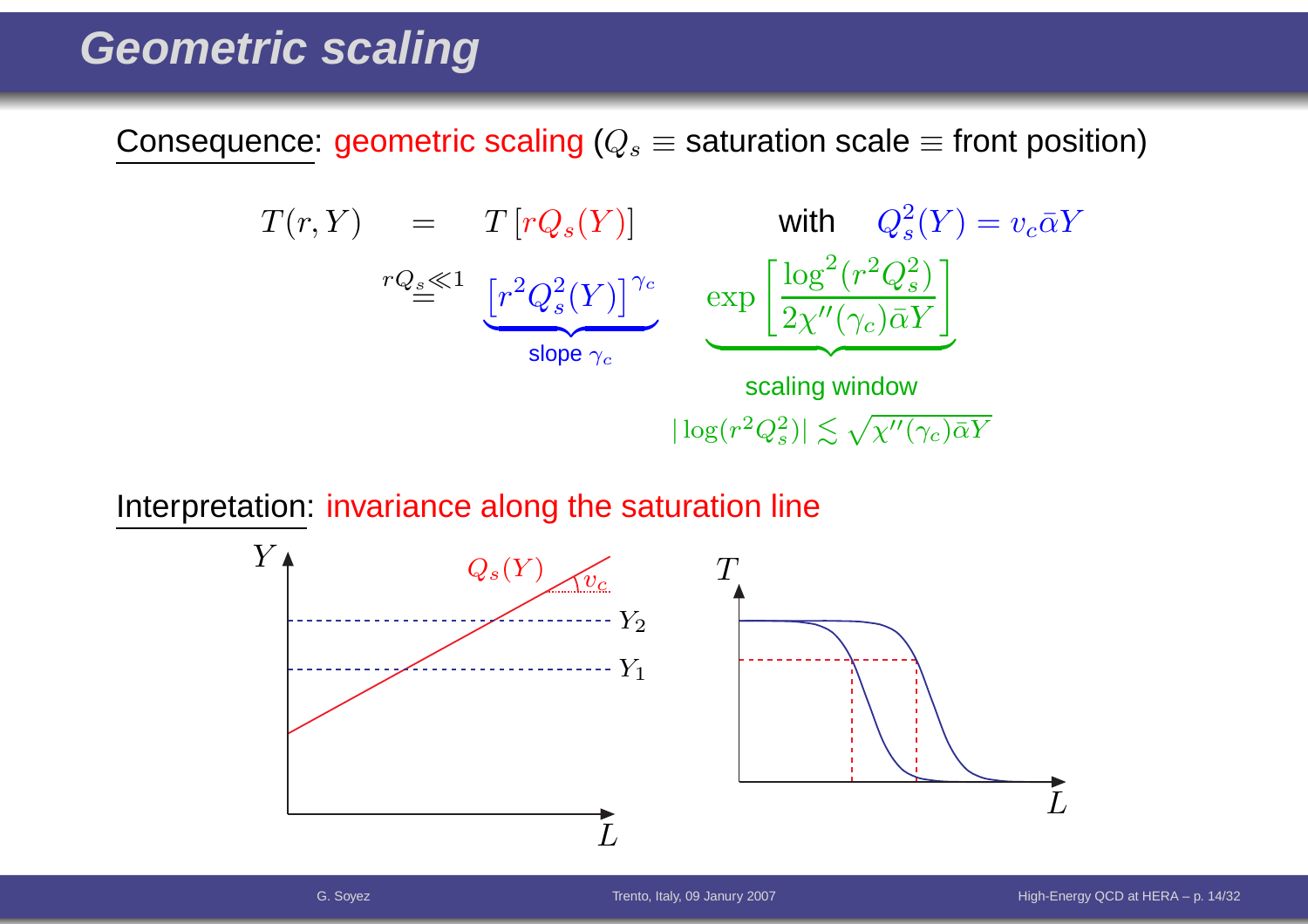#### Numerical simulations:

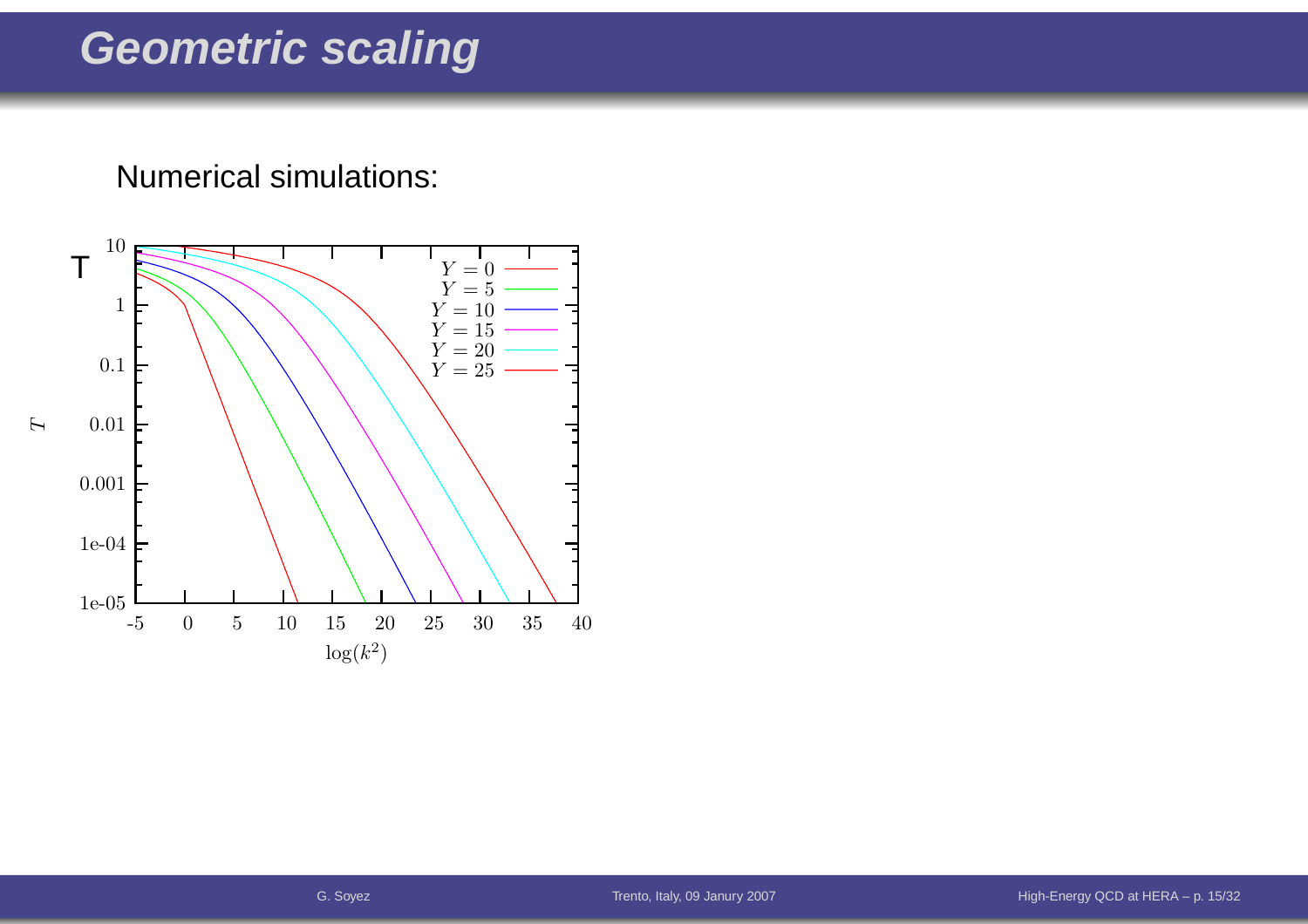Numerical simulations:



 $T(k, Y) = T\left(\frac{k^2}{Q_s^2(Y)}\right) \approx \left(\frac{k^2}{Q_s^2(Y)}\right)^{-\gamma_c} \qquad \qquad Q_s^2(Y) \propto \exp(v_c Y)$ 

Trento, Italy, <sup>09</sup> Janury <sup>2007</sup>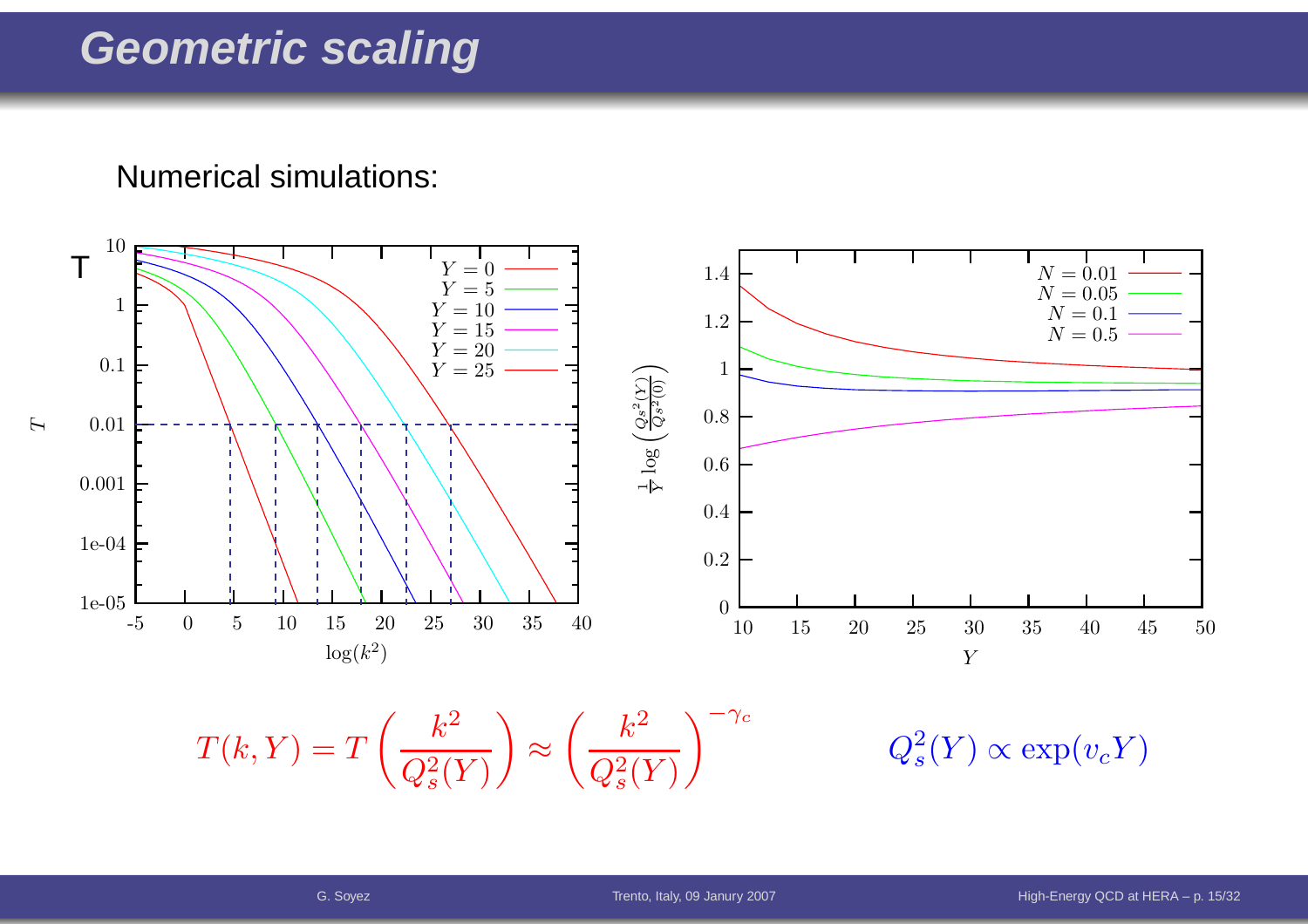#### **The full BK equation**

#### Case 2: including impact parameter

Go to momentum space: use momentum transfer  ${\bf q}$ 

$$
\tilde{T}(\mathbf{k}, \mathbf{q}) = \int d^2x \, d^2y \, e^{i\mathbf{k} \cdot \mathbf{x}} e^{i(\mathbf{q} - \mathbf{k}) \cdot \mathbf{y}} \frac{T(\mathbf{x}, \mathbf{y})}{(\mathbf{x} - \mathbf{y})^2}
$$

new form of the BK equation

$$
\partial_Y \tilde{T}(\mathbf{k}, \mathbf{q}) = \frac{\bar{\alpha}}{\pi} \int \frac{d^2 k'}{(k - k')^2} \left\{ \tilde{T}(\mathbf{k}', \mathbf{q}) - \frac{1}{4} \left[ \frac{k^2}{k'^2} + \frac{(q - k)^2}{(q - k')^2} \right] \tilde{T}(\mathbf{k}, \mathbf{q}) \right\} - \frac{\bar{\alpha}}{2\pi} \int d^2 k' \tilde{T}(\mathbf{k}, \mathbf{k}') \tilde{T}(\mathbf{k} - \mathbf{k}', \mathbf{q} - \mathbf{k}')
$$

[C.Marquet, R.Peschanski, G.S., 05]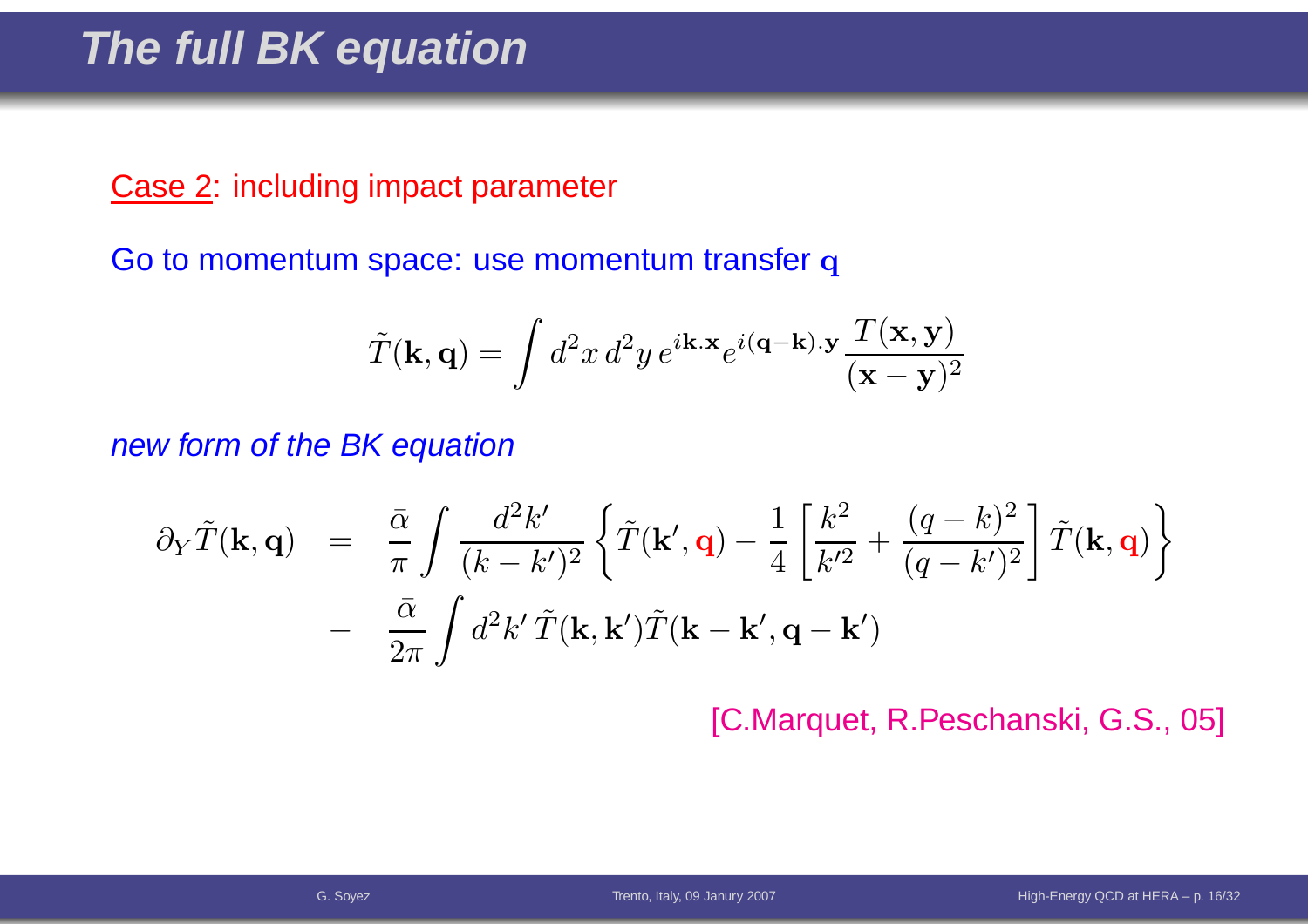- 1. Study BFKL with both  ${\bf k}$  and  ${\bf q}$  dependences
- 2. Look for power decreases in the tail ( $k \gg q, k_0, \, k_0 \equiv$  target scale)

2 possible situations:

- $q\gg k_0$   $\Rightarrow$  tail given by  $e^{\bar{\alpha}\chi(\gamma)Y}(k^2/q^2)$  $^{(2)})^{-\gamma}$
- $q \ll k_0 \Rightarrow$  tail given by  $e^{\bar{\alpha}\chi(\gamma)Y}(k^2/k_0^2)$  $\binom{2}{0}$ −γ

 $\Rightarrow$  same selection mechanism with different reference scale:

$$
T(k,q;Y) \propto \left[\frac{k^2}{Q_s^2(q,Y)}\right]^{-\gamma_c}
$$
 with  $Q_s^2(q,Y) = \begin{cases} k_0^2 e^{v_c Y} & \text{if } q \ll k_0 \\ q^2 e^{v_c Y} & \text{if } q \gg k_0 \end{cases}$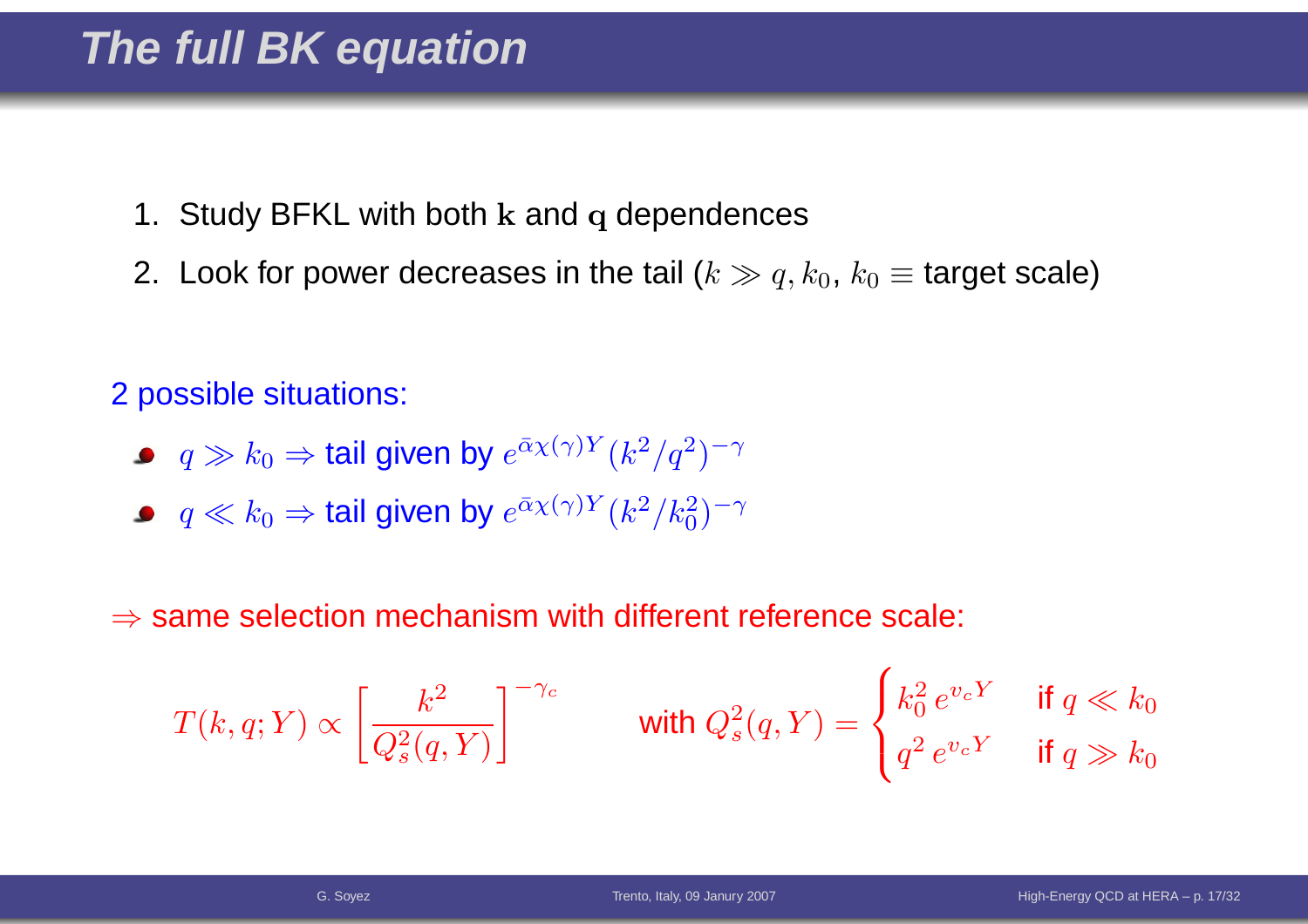### **Numerical simulations**



One can prove <mark>analytically</mark> that:

- traveling wave at large  $k$ : BFKL  $\Rightarrow$  same  $\gamma_c$ ,  $v_c$
- $q$  dependence:  $Q_s^2$  $s^2(q,Y) = \textsf{min}(k_0^2)$  $_0^2, q^2) \exp(v_c Y)$

#### **Predicts geometric scaling for**t**-dependent processes**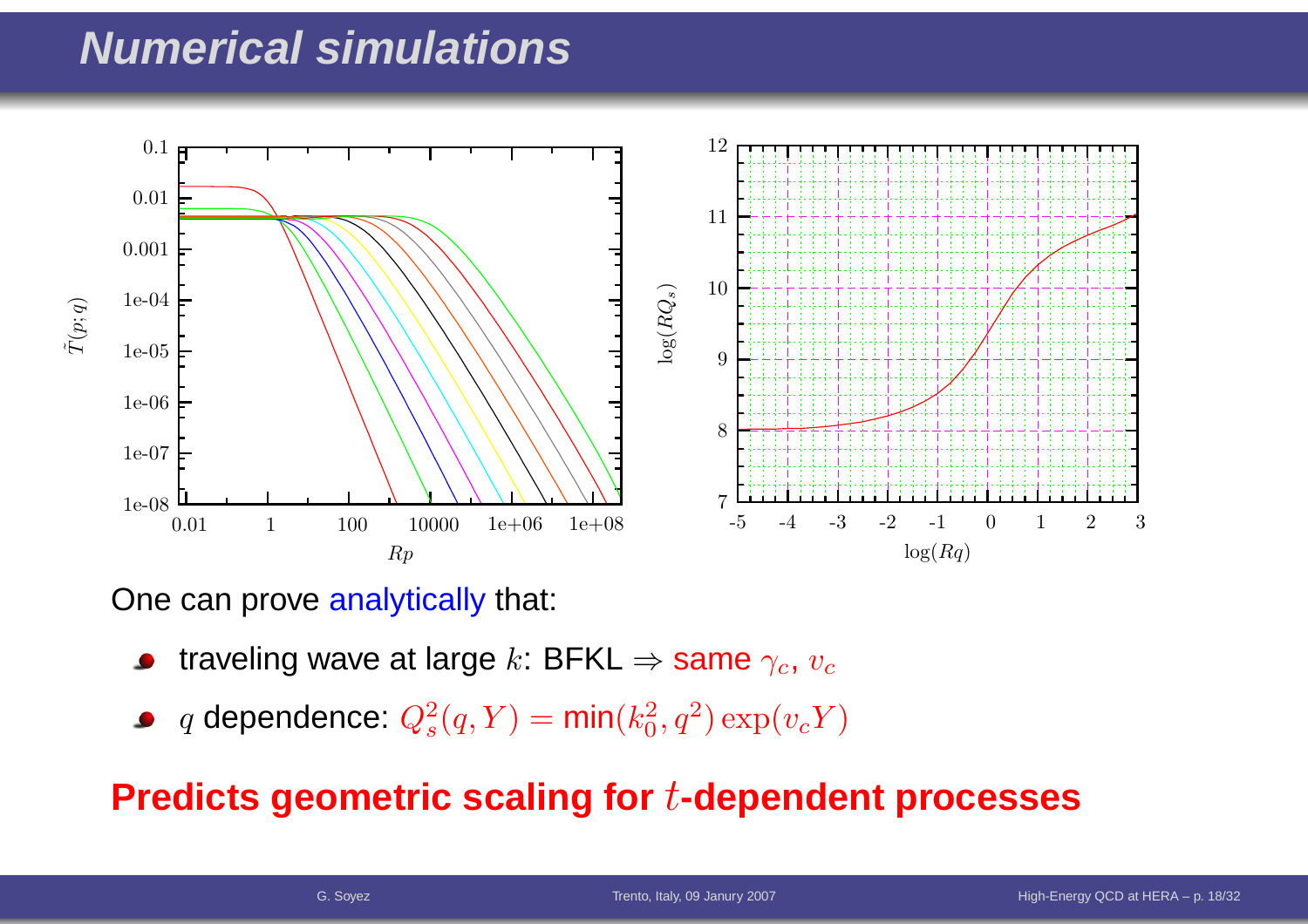# **Phenomenology**

# **1. Geometric scaling in**  $F_2$

#### **1.1. direct observation**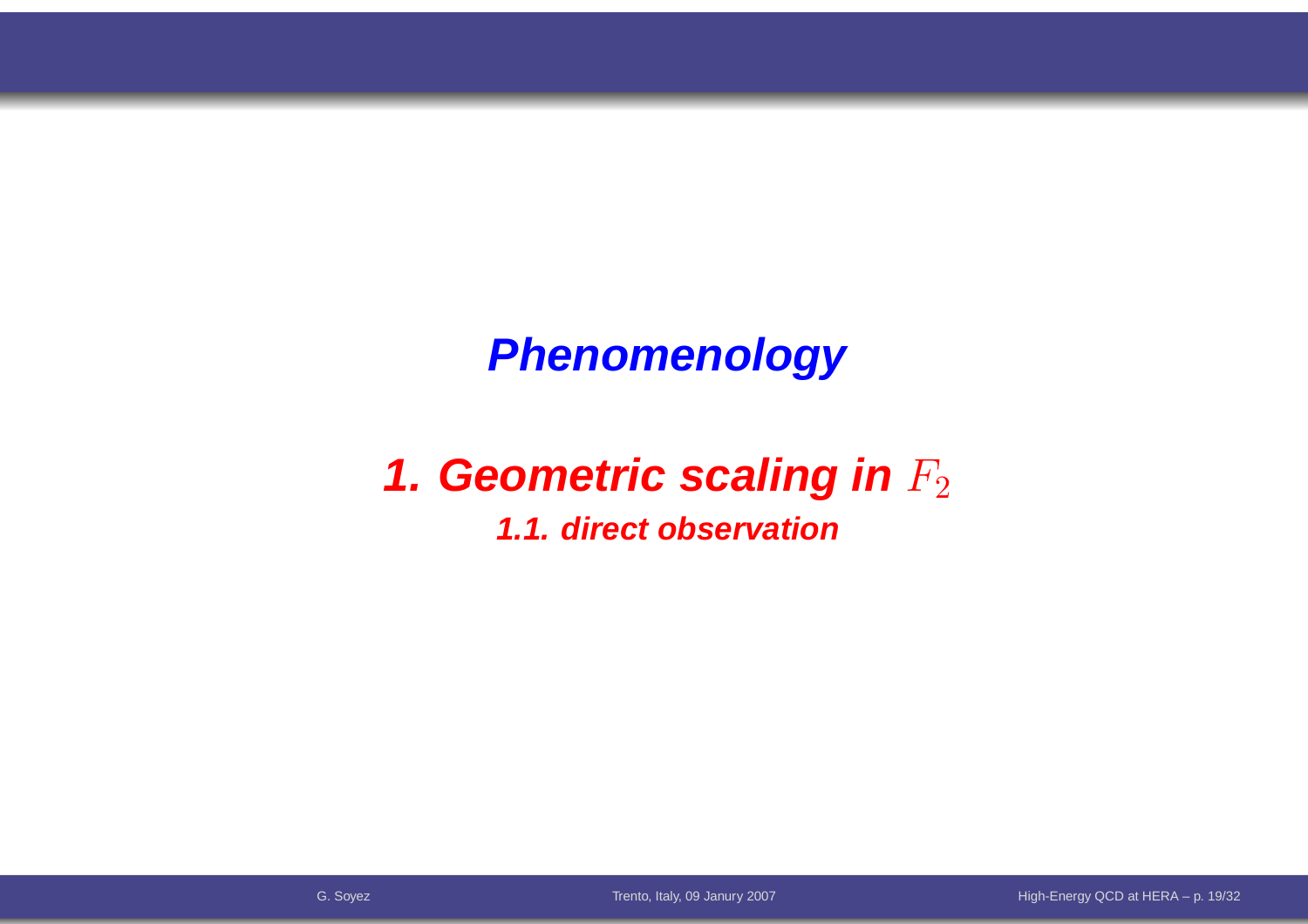#### **Observation**



#### [A.Stasto, K.Golec-Biernat, Kwiecinski, 01]

$$
\sigma^{\gamma^* p}(Q^2, x) = \sigma(\tau)
$$

$$
\tau = \tau(Q^2, x) = Q^2/Q_s^2(x)
$$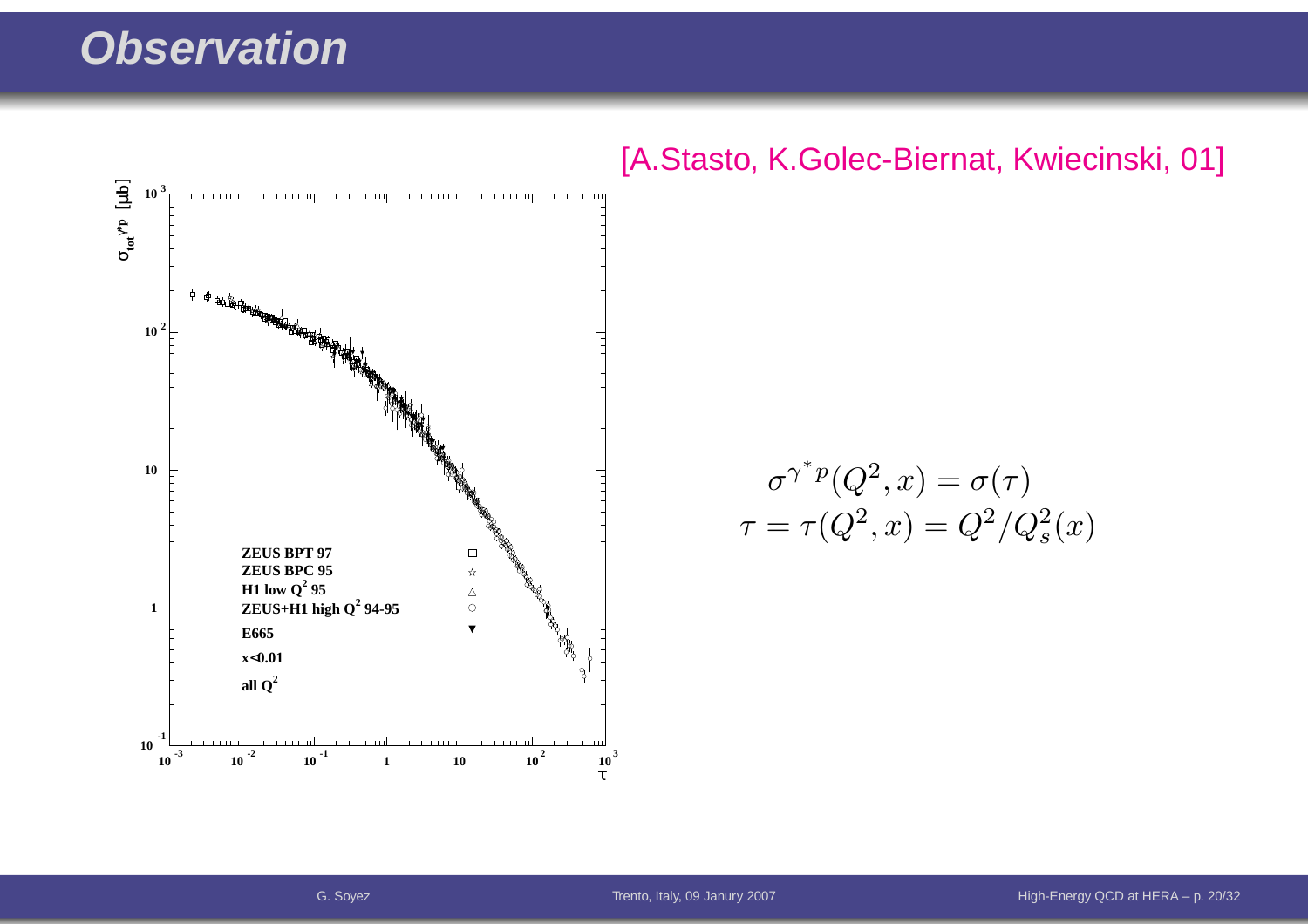#### [F.Gelis, R.Peschanski, L.Shoeffel, G.S., hep-ph/0610436]

Systemtic approach to find scaling relations ?



Example:  $\tau = \log(Q^2) - \log(Q_s^2(Y))$  with  $\log(Q_s^2(Y)) = \lambda Y$ Scan in  $\lambda \Rightarrow \lambda \approx 0.321$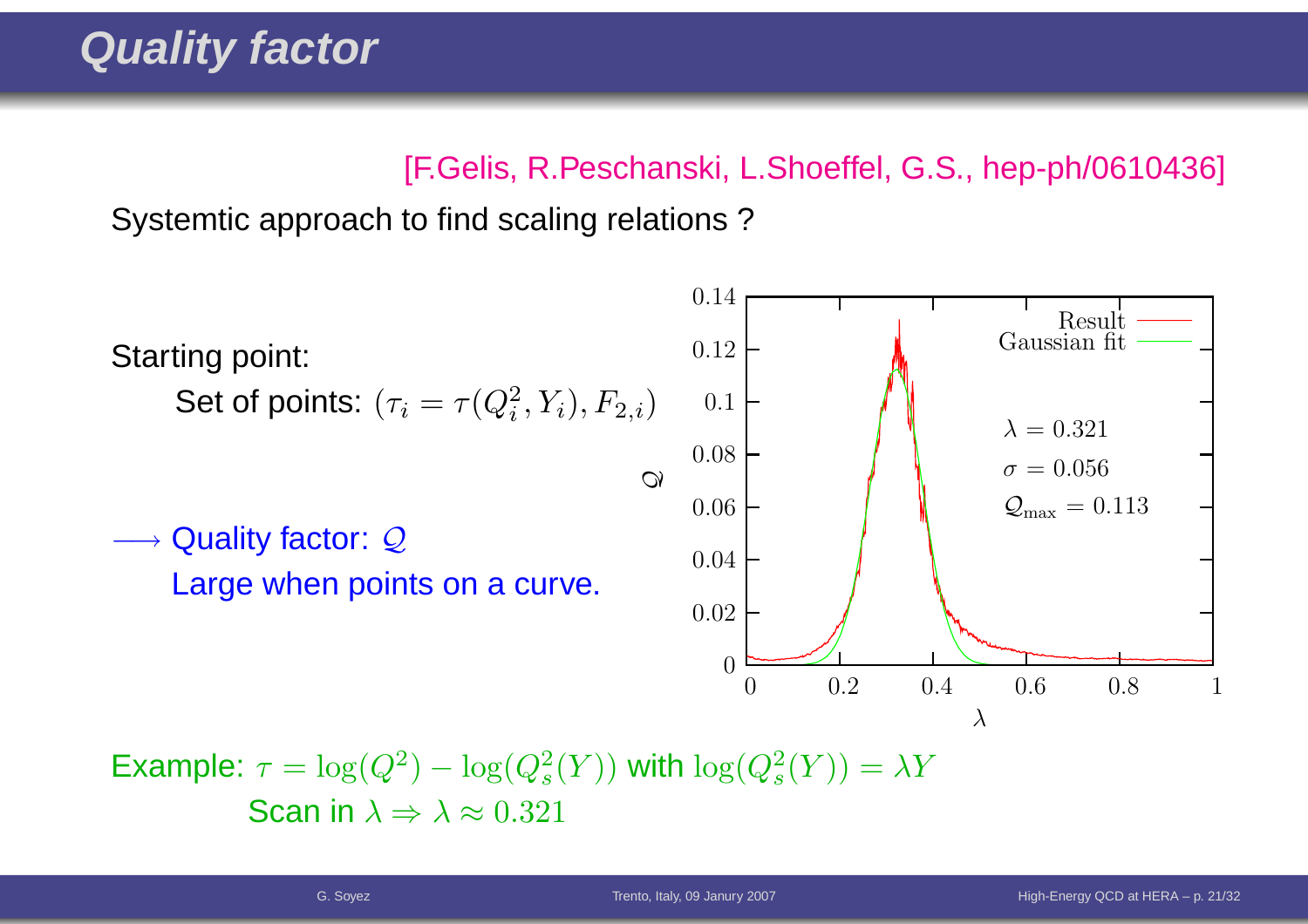#### **Observation (revisited)**

![](_page_29_Figure_1.jpeg)

[F.Gelis, R.Peschanski, L.Shoeffel, G.S., hep-ph/0610436]

$$
\sigma^{\gamma^* p}(Q^2, x) = \sigma(\tau)
$$

$$
\tau = \log(Q^2) - \log(Q_s^2(Y))
$$

- BK with fixed coupling:  $\log(Q_s^2$  $\lambda\approx0.32$  $S^2(S) = \lambda Y$
- BK with running coupling:  $\log(Q_s^2$  $\lambda \approx 1.62$  $\lambda_s^2(Y)) = \lambda \sqrt{Y}$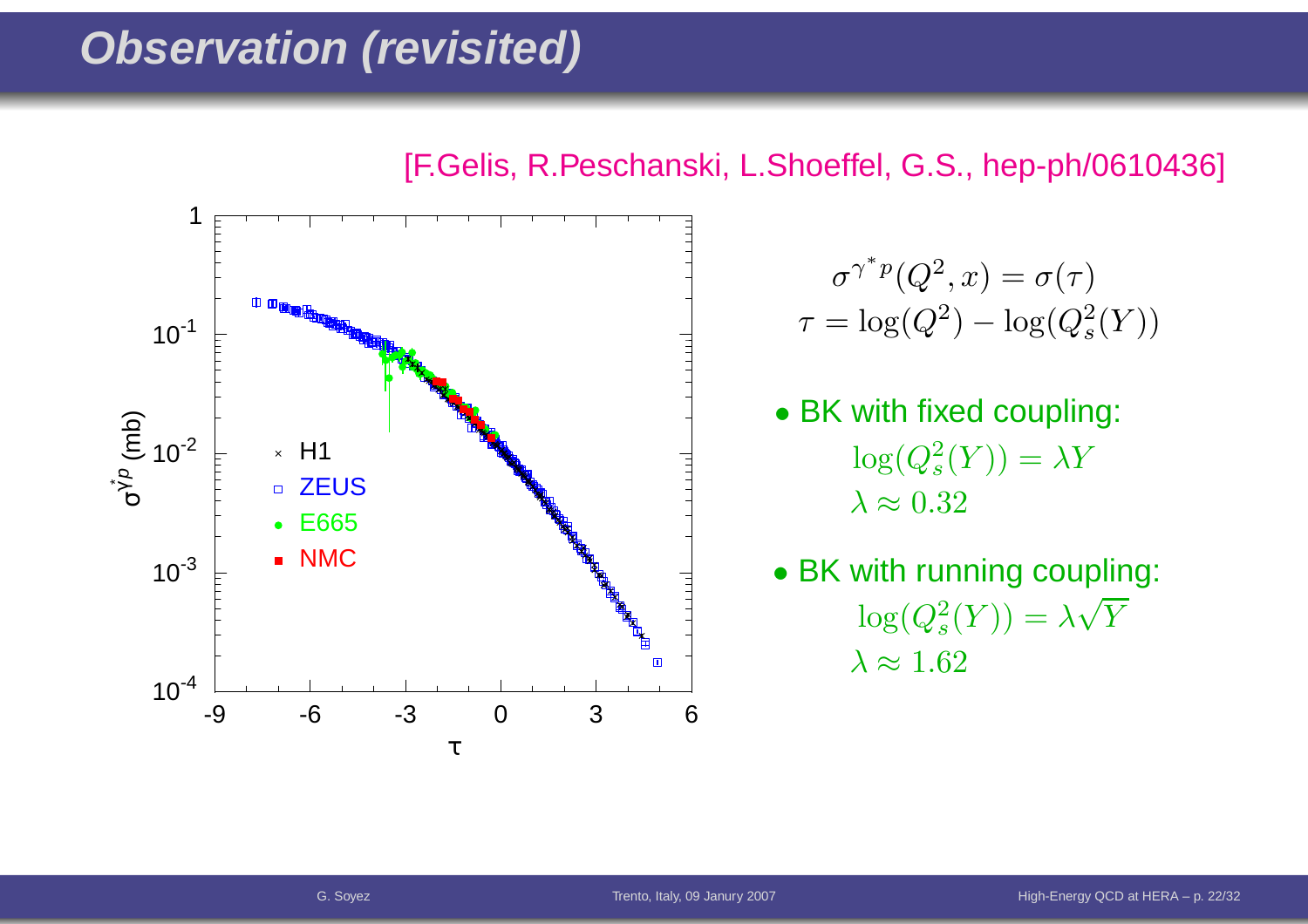## **Phenomenology**

# **1. Geometric scaling in**  $F_2$

#### **1.2. QCD/saturation description**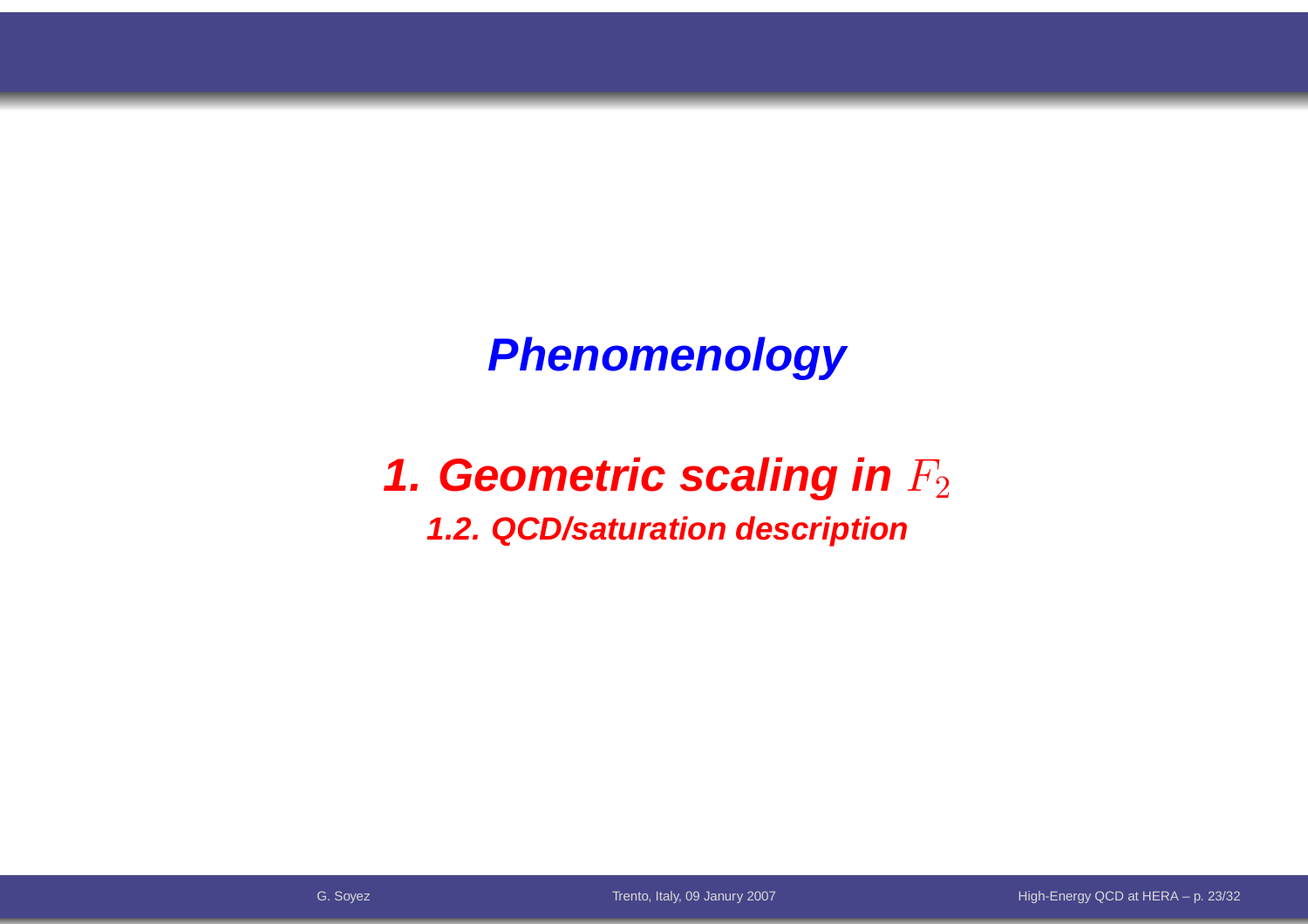# **Description**

#### [E.Iancu, K.Itakura, S.Munier, 03] Factorisation formula:

$$
Q_{\text{max}}^2
$$
\n
$$
\sigma_{L,T}^{\gamma^* p} = \int d^2 r \int_0^1 dz \, \left| \overline{\Psi_{L,T}(z,r;Q^2)} \right|^2 2\pi R_p^2 T(\mathbf{r};Y)
$$

param for dipole amplitude: scaling variable  $\tau = \log(r^2 Q_s^2/4)$ 

$$
T(r;Y) = \begin{cases} T_0 \exp\left(\gamma_c \tau - \frac{\tau^2}{2\bar{\alpha}\chi_c''Y}\right) & \text{if } rQ_s < 2 \\ 1 - \exp[-a(\tau + b)^2] & \text{if } rQ_s > 2 \end{cases} \quad \text{(McLerran-Venugopalan)}
$$

 $Q_s^2(Y) = k_0^2 \exp(\lambda Y) \; \longrightarrow \gamma_c, \, \chi_c''$  from LO BFKL, 3 parameters:  $\lambda, \, k_0, \, R_p$  $\Rightarrow \ \lambda \approx 0.25$ , in agreement with NLO BFKL predictions.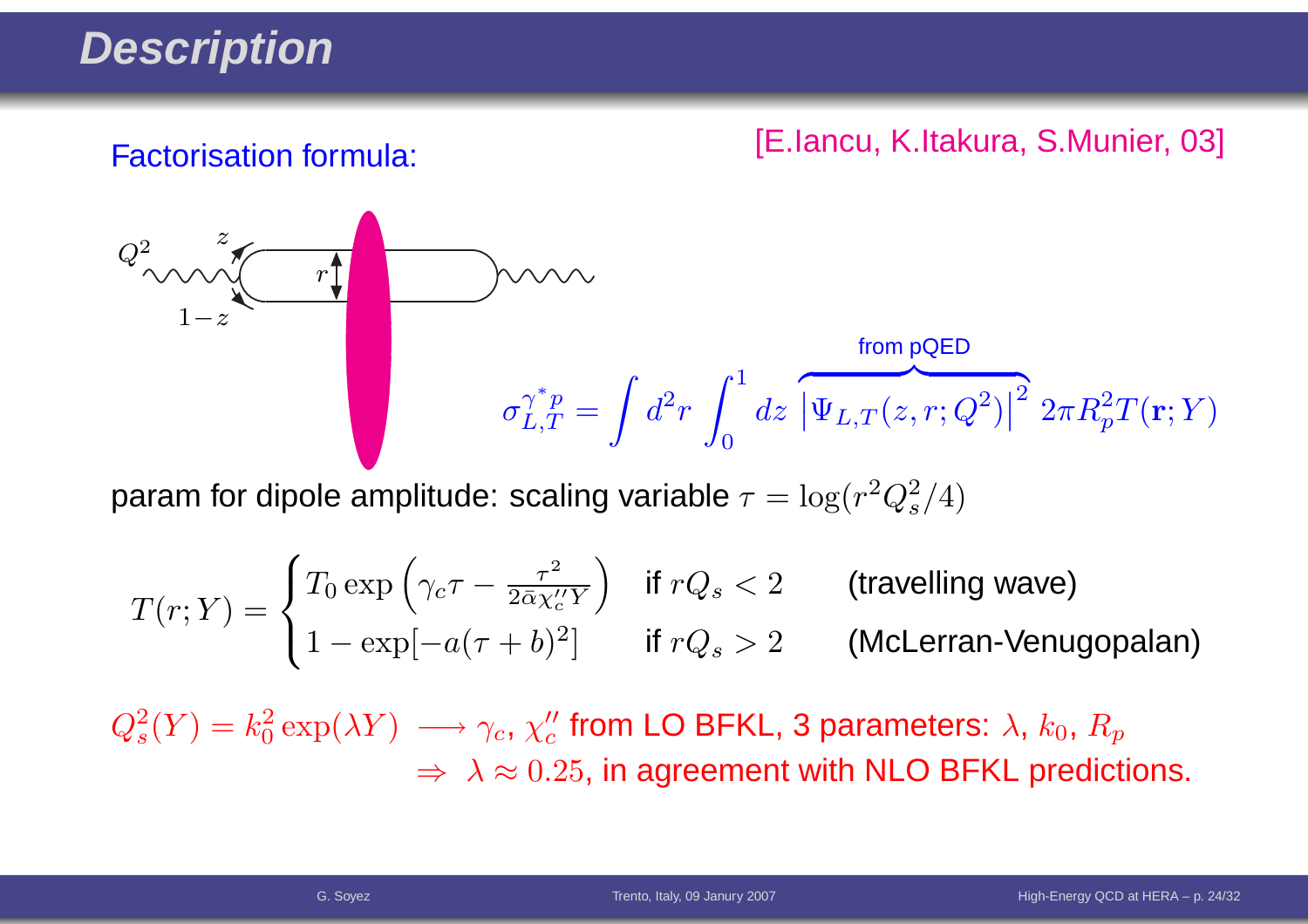# **Phenomenology**

# **2. Geometric scaling in vector-meson production**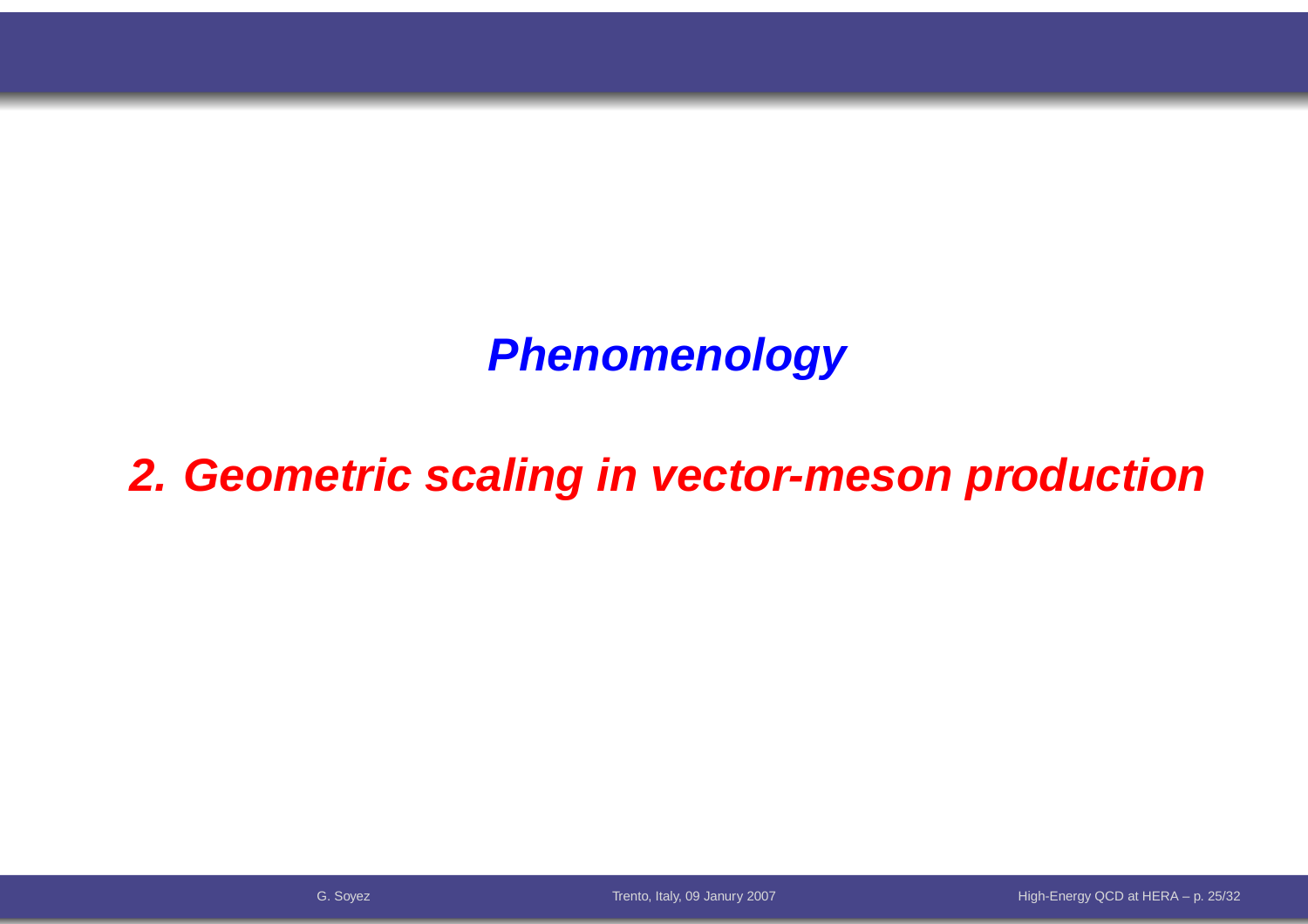# **Dipole description**

#### [C.Marquet, R.Peschanski, G.S., to appear]

![](_page_33_Picture_2.jpeg)

Factorisation formula:

$$
\mathcal{A}_{L,T}^{\gamma^* p \to Vp} = i \int d^2 r \int_0^1 dz \, \Psi_{L,T}(z,r;Q^2) \Psi_{L,T}^*(z,r,q:M_V^2) \, e^{iz\mathbf{q} \cdot \mathbf{r}} \, \sigma_{\text{dip}}(\mathbf{r},\mathbf{q};Y)
$$
  

$$
\to \frac{d\sigma}{dt}, \, \sigma_{\text{el}} \text{ for } \rho, \phi, J/\psi, \text{DVCS}
$$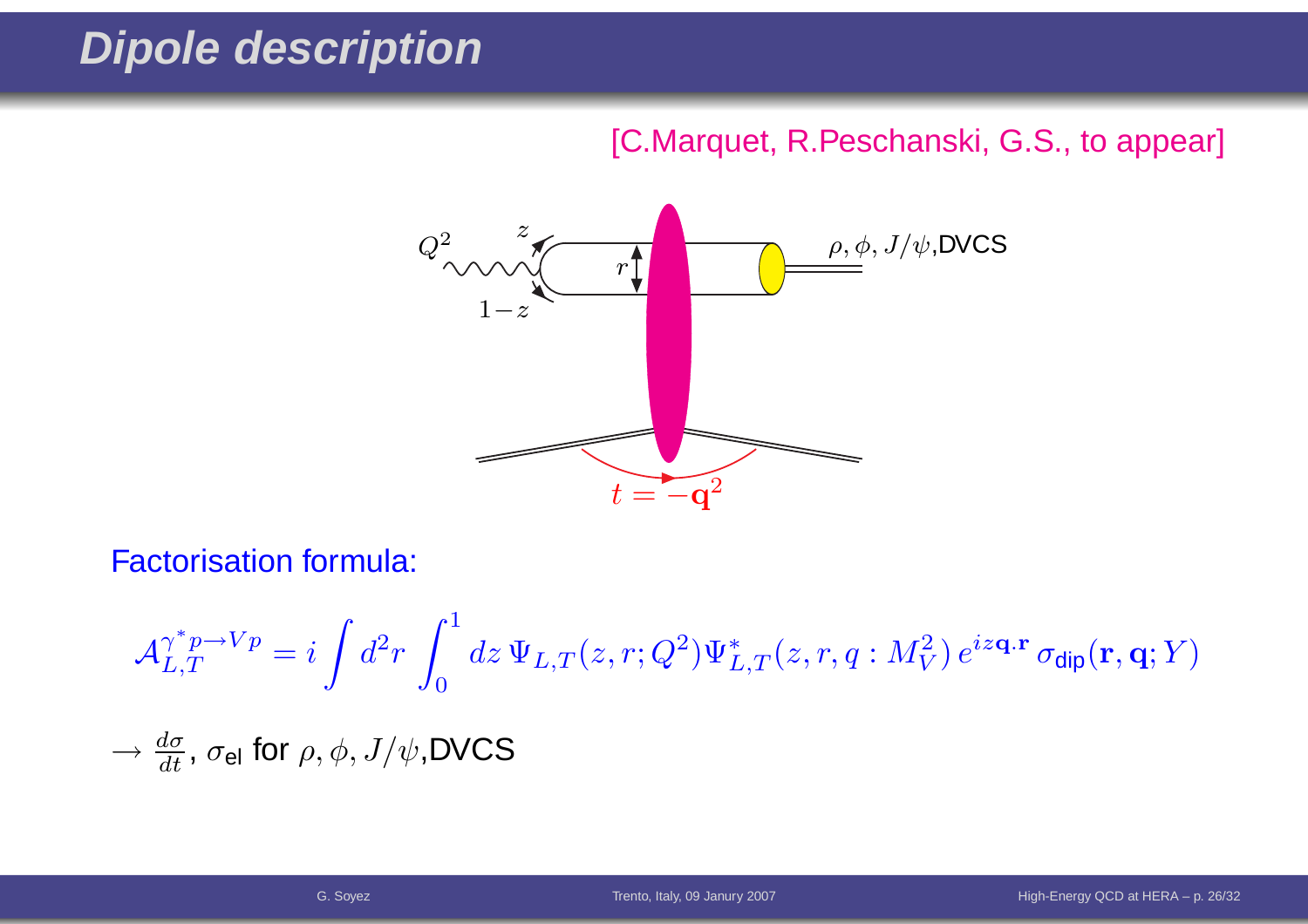## **QCD predictions**

- photon wavefunction: from QED $\bullet$ Vector-mesons wavefunction: Boosted-Gaussian model
- dipole amplitude:  $\bullet$

$$
\sigma_{\text{dip}}(r, q; Y) = 2\pi R_p^2 e^{-b|t|} T_{\text{IIM}}(r, Q_s^2(q, Y))
$$

- Normalisation: only one slope  $b$  (no  $Q^2$  dependence)
- $T$ -matrix:  $t$ -dependent saturation scale from theoretical predictions:

$$
Q_s^2 = k_0^2 e^{\lambda Y} \qquad \rightarrow \qquad Q_s^2 = k_0^2 \left(1 + c|t|\right) e^{\lambda Y}
$$

Hence:

$$
b, c \qquad \rightarrow \qquad \left. \frac{d\sigma}{dt}, \, \sigma_{\mathsf{el}} \right|_{\rho, \phi} \qquad \qquad \textbf{(201 data)}
$$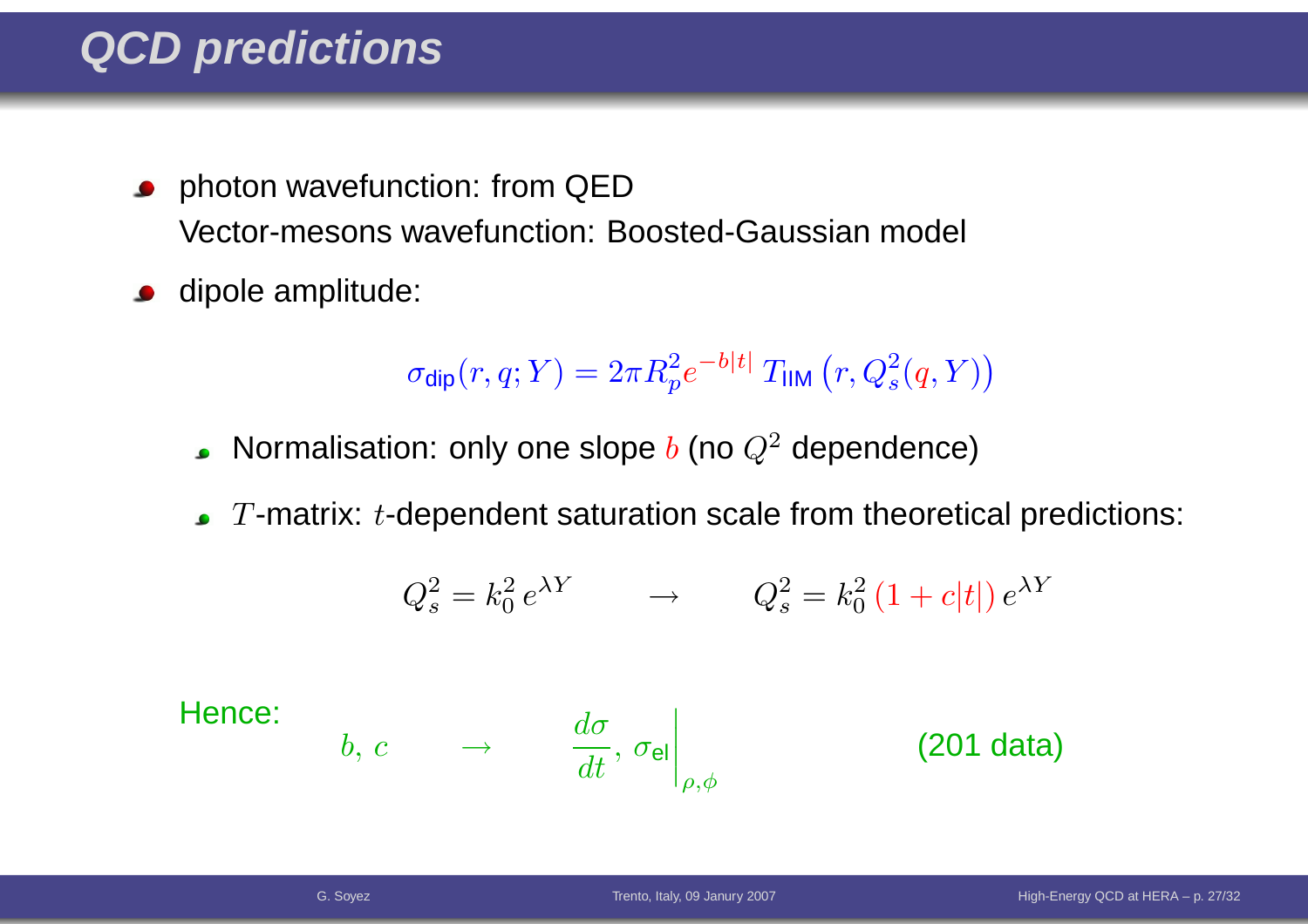#### **Results**

![](_page_35_Figure_1.jpeg)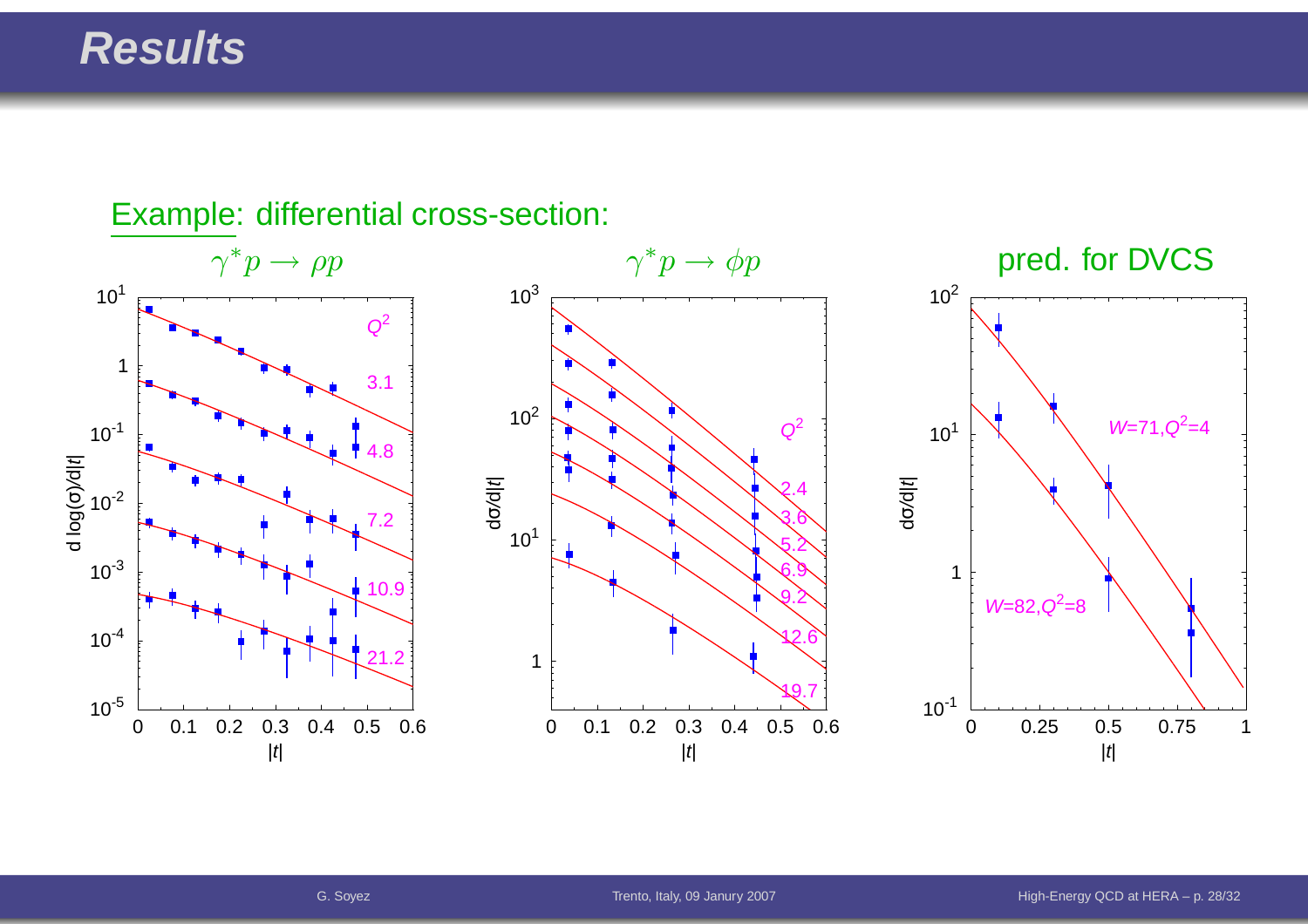# **Phenomenology**

# **3. Massive quarks effects**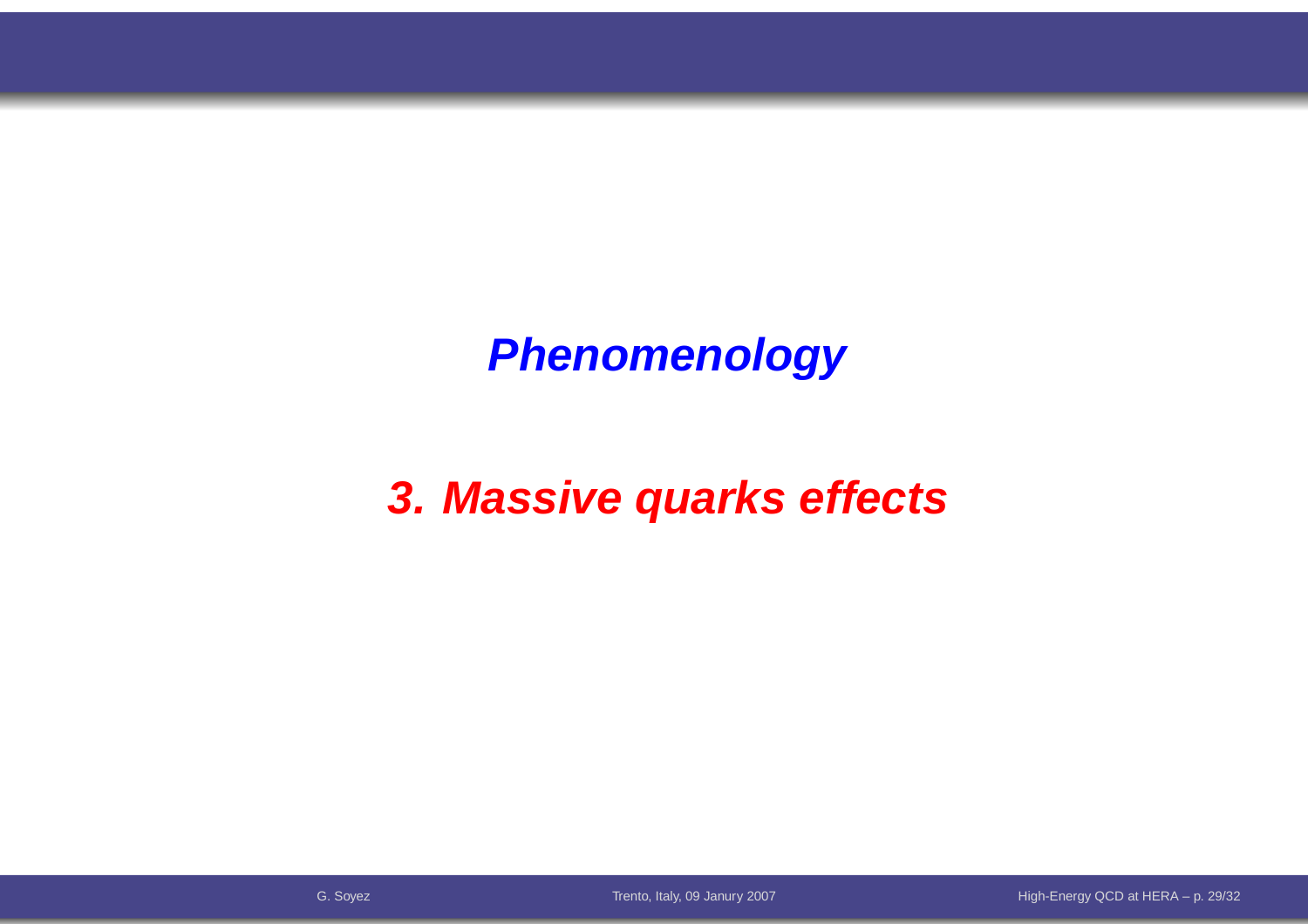### **Charm enters the game**

- [G.S. in preparation] No heavy quark in the IIM model
- Some other model does but (see Beatriz Gay Ducati's talk)
	- are not fully QCD-based
	- have clearly lower saturation momentum

#### Aim: Include the charm in the IIM model ?

Key issue: alloc  $\gamma_c$  to vary !

Data: ZEUS and H1 (5% renorm.)  $\leq 0.01,\,Q^2$  $^2 \le 150$  GeV<sup>2</sup>

| model                              | $\gamma_c$ | $v_c$ | $x_0$                                                                                                       | $R_p$ | $\chi^2/n$ |
|------------------------------------|------------|-------|-------------------------------------------------------------------------------------------------------------|-------|------------|
| $\mathsf{I} \mathsf{I} \mathsf{M}$ |            |       | $\parallel$ 0.6275 $\parallel$ 0.253 $\parallel$ 2.67 $10^{-5}$ $\parallel$ 3.250 $\parallel$ $\approx$ 0.9 |       |            |
| $IIM + c$                          |            |       | $\parallel$ 0.6275 $\parallel$ 0.195 $\parallel$ 6.42 $10^{-7}$ $\parallel$ 3.654 $\parallel$ 1.109         |       |            |
|                                    |            |       | $0.7065$   $0.222$   $1.19$ $10^{-5}$   3.299                                                               |       | 0.963      |

Note:  $\gamma_c\approx0.7$  is in better agreement with NLO BFKL predictions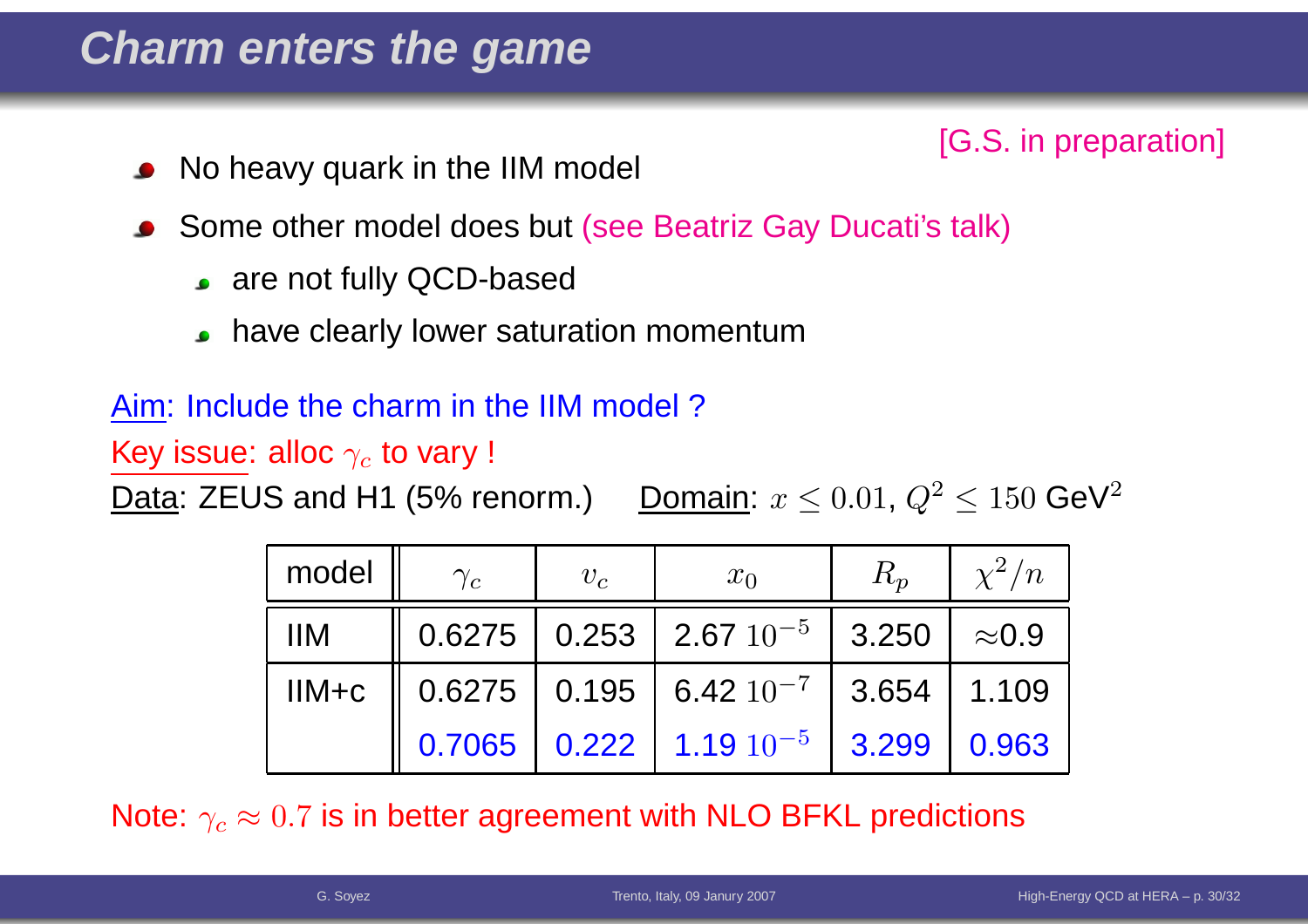### **Conclusion**

Part 1: Evolution equations towards high-energy

- The BK equation contains both BFKL exchanges and unitarity/saturation $\bullet$ corrections
- See other talks for pomeron-loops equations

Part 2: Solutions for scattering amplitudes

- BK equation <sup>⇒</sup> geometric scaling
	- At fixed impact parameter
	- At nonzero momentum transfer
- See other talks for pomeron-loops equations $\bullet$